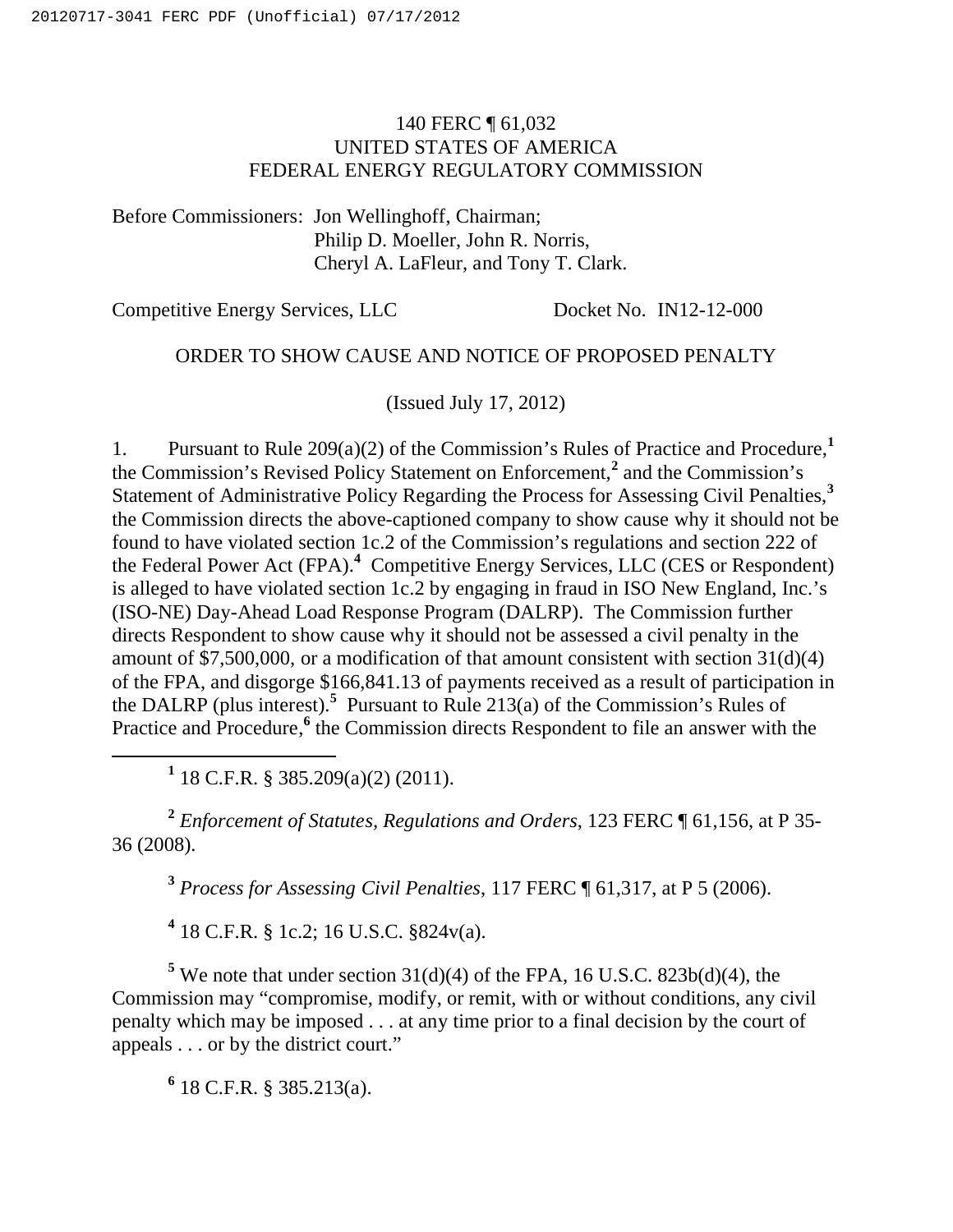Docket No. IN12-12-000 - 2 -

Commission within 30 days of the date of this order. Office of Enforcement Staff (OE staff) may reply to Respondent's answer within 30 days of the filing of the answer.

2. This case presents allegations by OE staff of violation of the Commission's Prohibition of Energy Market Manipulation. These allegations arose out of an investigation conducted by OE staff and are described in the Enforcement Staff Report and Recommendation submitted to the Commission on April 17, 2012 (OE Staff Report).**<sup>7</sup>** The OE Staff Report alleges that employees of CES conceived of a fraudulent scheme in connection with the DALRP participation of Rumford Paper Company (Rumford), a lumber mill in Rumford, Maine. Specifically, OE staff alleges that CES advised Rumford to adopt, and, along with Rumford, implemented, a plan to inflate Rumford's load baseline and then repeatedly offer load reductions at the minimum offer price in order to freeze the inflated baseline, maximizing payments for phantom load reductions. The OE Staff Report alleges that, at CES's urging, Rumford curtailed generation during the baseline period, intentionally creating a misleading baseline. Further, OE staff alleges that CES offered load response by Rumford on a daily basis, fraudulently communicating a willingness and ability to reduce load. The OE Staff Report alleges that CES understood that Rumford would not reduce load and, in fact, did not reduce load, contrary to its DALRP load reduction offers.

3. Based on the allegations contained in the OE Staff Report, the Commission orders Respondent to respond to this order as set forth above.**<sup>8</sup>** This order also is the notice of proposed penalty required pursuant to section 31 of the FPA.**<sup>9</sup>** In the answer to this order, Respondent has the option to choose between either (a) an administrative hearing before an ALJ at the Commission prior to the assessment of a penalty under section 31(d)(2), or (b) an immediate penalty assessment by the Commission under section 31(d)(3)(A). If Respondent elects an administrative hearing before an ALJ, the Commission will issue a hearing order; if Respondent elects an immediate penalty

**9** 16 U.S.C. § 823b(d) (2006).

**<sup>7</sup>**  $7$  The OE Staff Report is attached to this order as Appendix A. The OE Staff Report describes the background of OE staff's investigation, findings and analysis, and proposed sanctions.

**<sup>8</sup>** Under 18 C.F.R. § 385.213(c) (2011), Respondent must file an answer that provides a clear and concise statement regarding any disputed factual issues and any law upon which it relies. Respondent must also, to the extent practicable, admit or deny, specifically and in detail, each material allegation contained in the OE Staff Report and set forth every defense relied upon. Failure to answer an order to show cause will be treated as a general denial and may be a basis for summary disposition under Rule 217. 18 C.F.R. § 385.213(e)(2).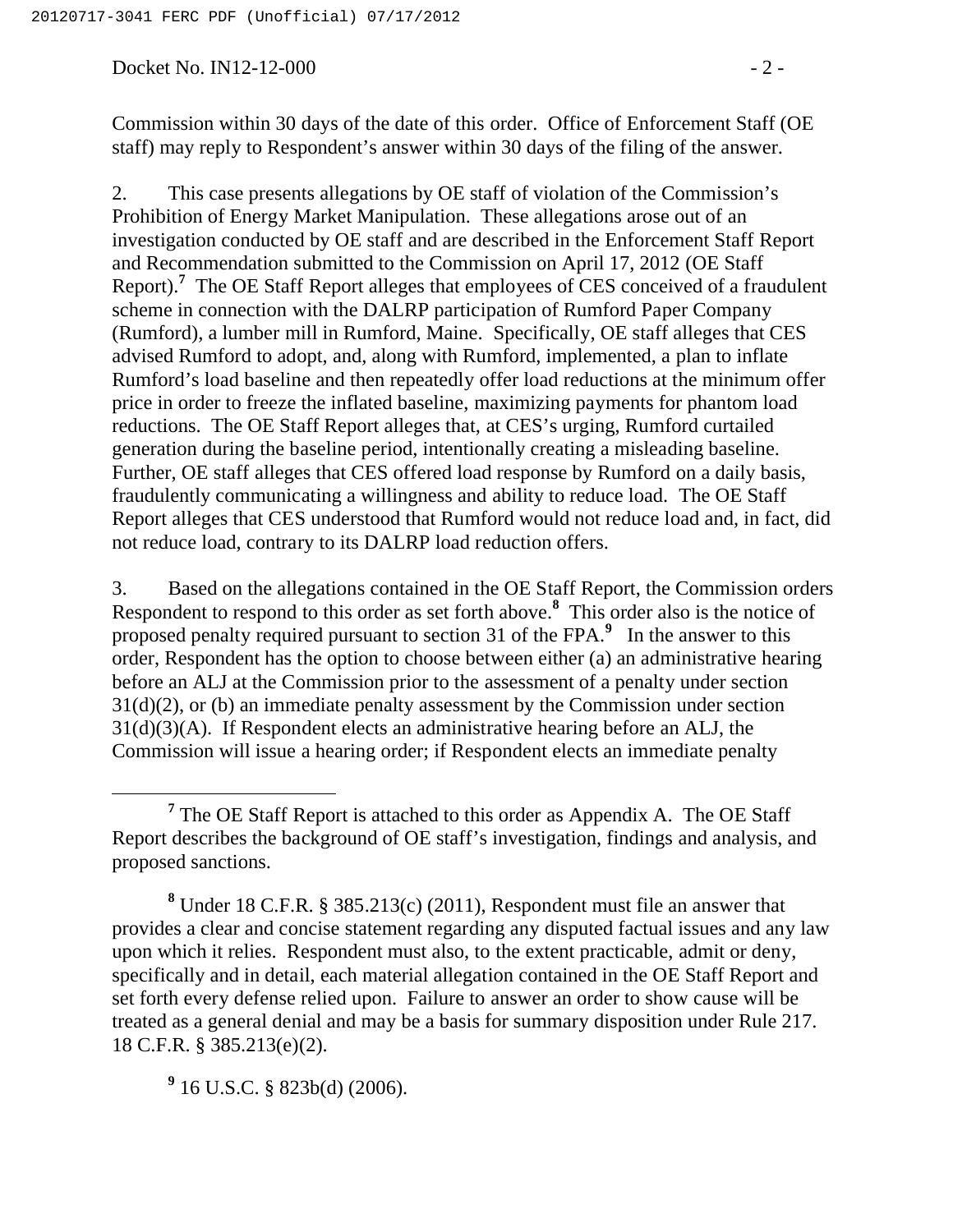Docket No. IN12-12-000 - 3 -

assessment, and if the Commission finds a violation, the Commission will issue an order assessing a penalty. If such penalty is not paid within 60 days of assessment, the Commission will commence an action in a United States district court for an order affirming the penalty, in which the district court may review the assessment of the civil penalty *de novo*. **10**

4. The Commission authorizes OE staff to disclose information obtained during the course of the investigation as necessary to advance this matter.

#### The Commission orders:

(A) Within 30 days of the date of this order, Respondent must file an answer in accordance with Rule 213 of the Commission's Rules of Practice and Procedure, 18 C.F.R. § 385.213, showing cause why it should not be found to have violated 18 C.F.R. § 1c.2 and 16 U.S.C. § 824v(a) with respect to CES's participation in ISO-NE's DALRP.

(B) Within 30 days of the date of this order, Respondent must file an answer in accordance with Rule 213 of the Commission's Rules of Practice and Procedure, 18 C.F.R. § 385.213, showing cause why its alleged violation should not warrant the assessment of civil penalties in the amount of \$7,500,000, or a modification of that amount consistent with section  $31(d)(4)$  of the FPA, and require it to disgorge \$166,841.13 of payments received as a result of participation in ISO-NE's DALRP.

(C) In any answer, Respondent should address any matter, legal, factual or procedural, that it would urge in the Commission's consideration of this matter.

(D) Within 30 days of the date of this order, Respondent may also elect (a) an administrative hearing before an ALJ at the Commission or (b) if the Commission finds a violation, an immediate penalty assessment by the Commission which a United States district court is authorized to review *de novo*.

**<sup>10</sup>** FPA Section 31(d)(3)(B), 16 U.S.C. § 823b(d)(3)(B)(2006). *See also Process for Assessing Civil Penalties, supra* note 3.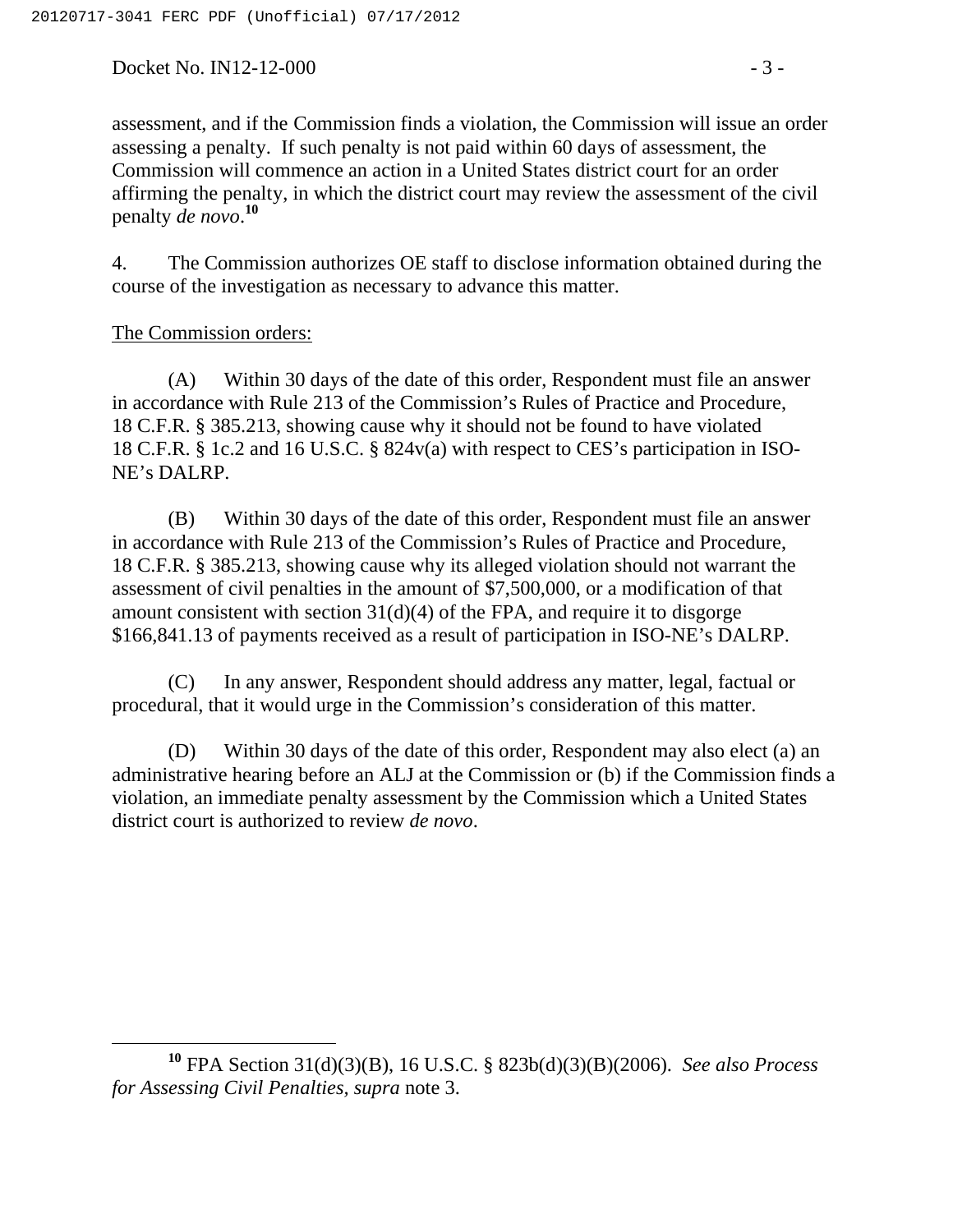Docket No. IN12-12-000 - 4 -

(E) Within 30 days of the filing of the answer by Respondent, Enforcement staff may file a reply with the Commission.

By the Commission. Commissioner LaFleur concurring with a separate statement attached.

 $(S E A L)$ 

Kimberly D. Bose, Secretary.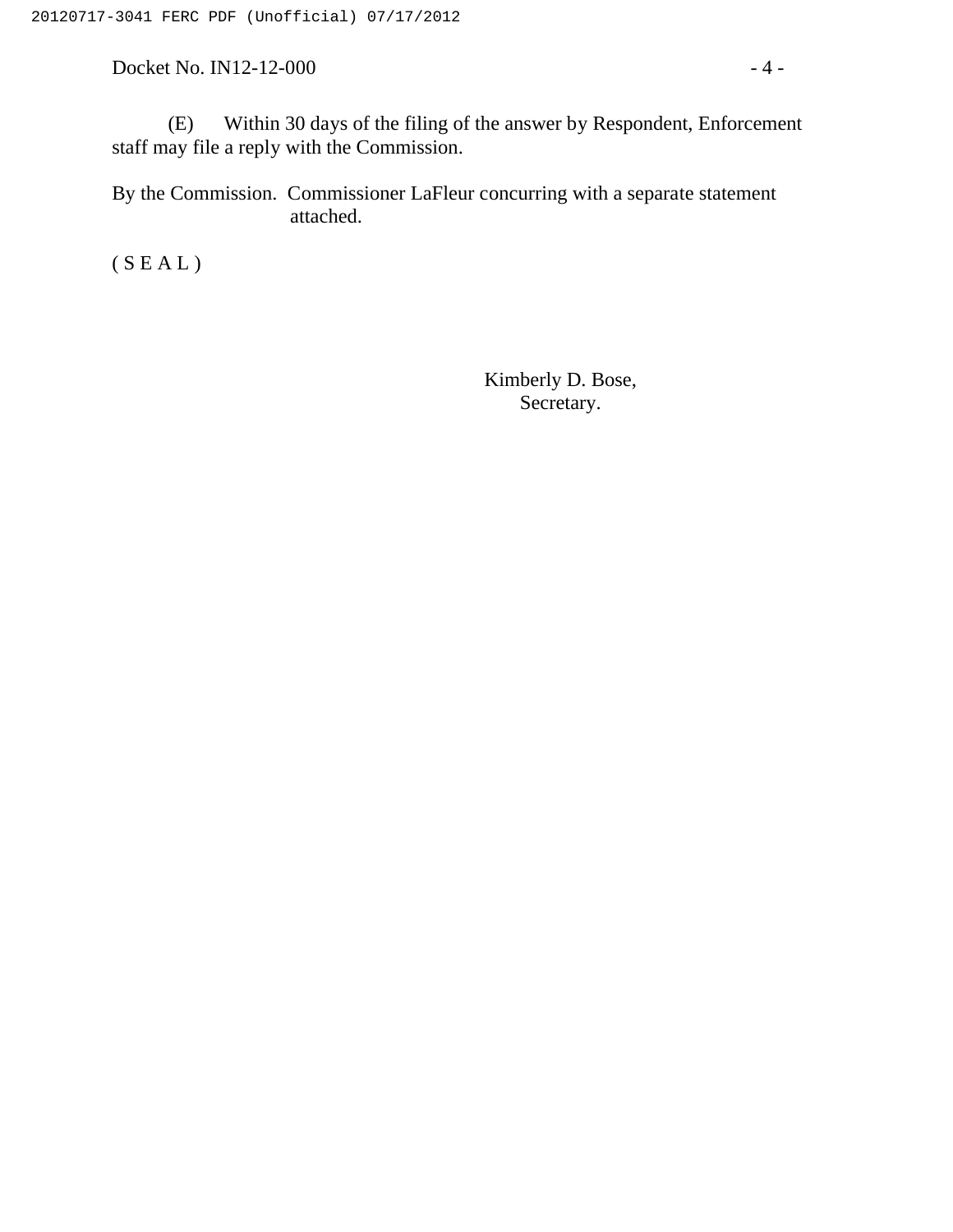20120717-3041 FERC PDF (Unofficial) 07/17/2012

# APPENDIX A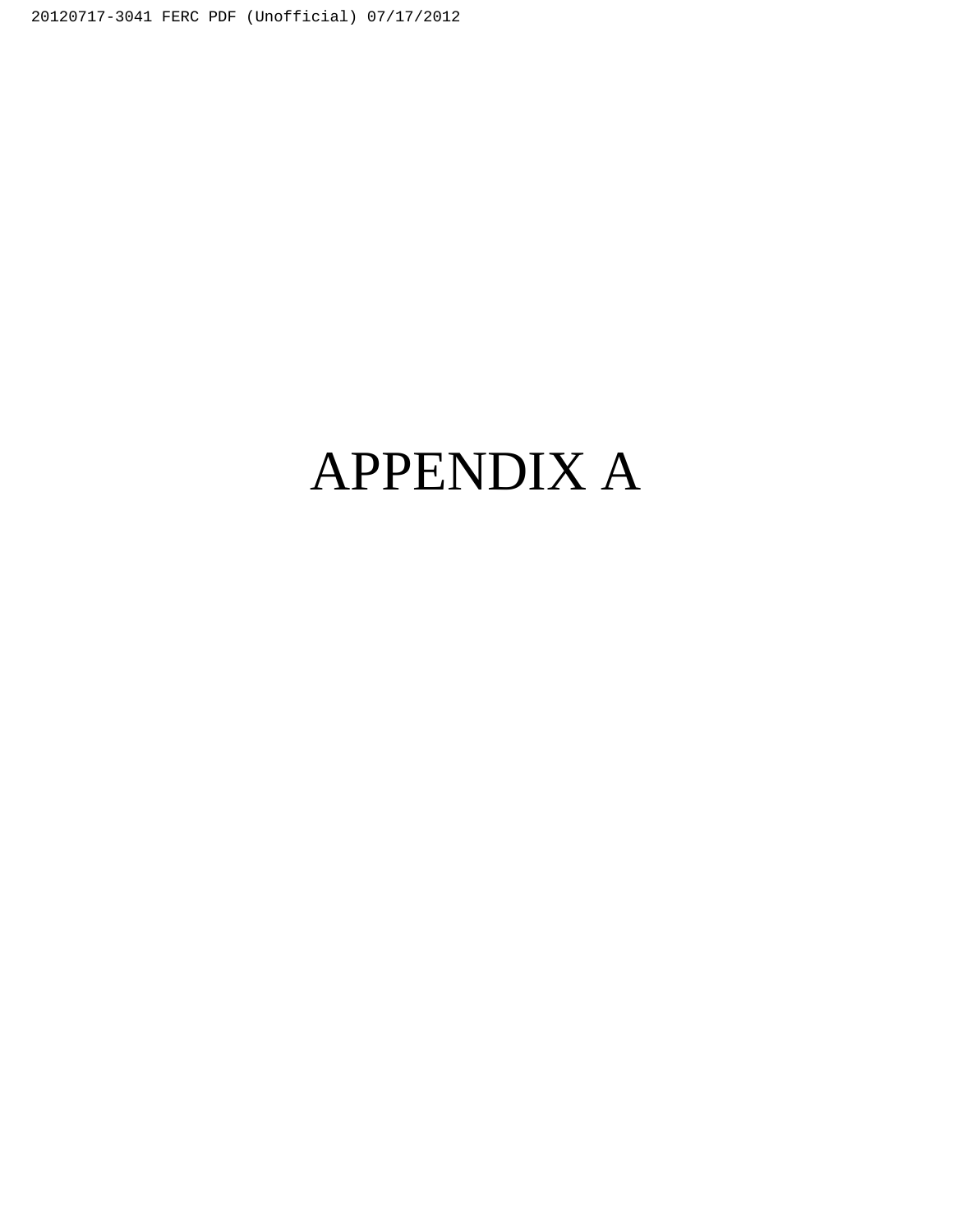20120717-3041 FERC PDF (Unofficial) 07/17/2012

Enforcement Staff Report re: Competitive Energy Services, LLC



#### **FEDERAL ENERGY REGULATORY COMMISSION**

**Competitive Energy Services, LLC**

**Enforcement Staff Report and Recommendation**

Office of Enforcement Division of Investigations

**\_\_\_\_\_\_\_\_\_\_\_\_\_\_\_\_\_\_\_\_\_\_\_\_\_\_\_\_\_\_\_\_\_\_\_\_\_\_\_\_\_\_\_\_\_\_\_\_\_\_\_\_\_\_\_\_\_\_\_\_\_\_\_\_\_\_\_\_\_\_\_\_**

July 17, 2012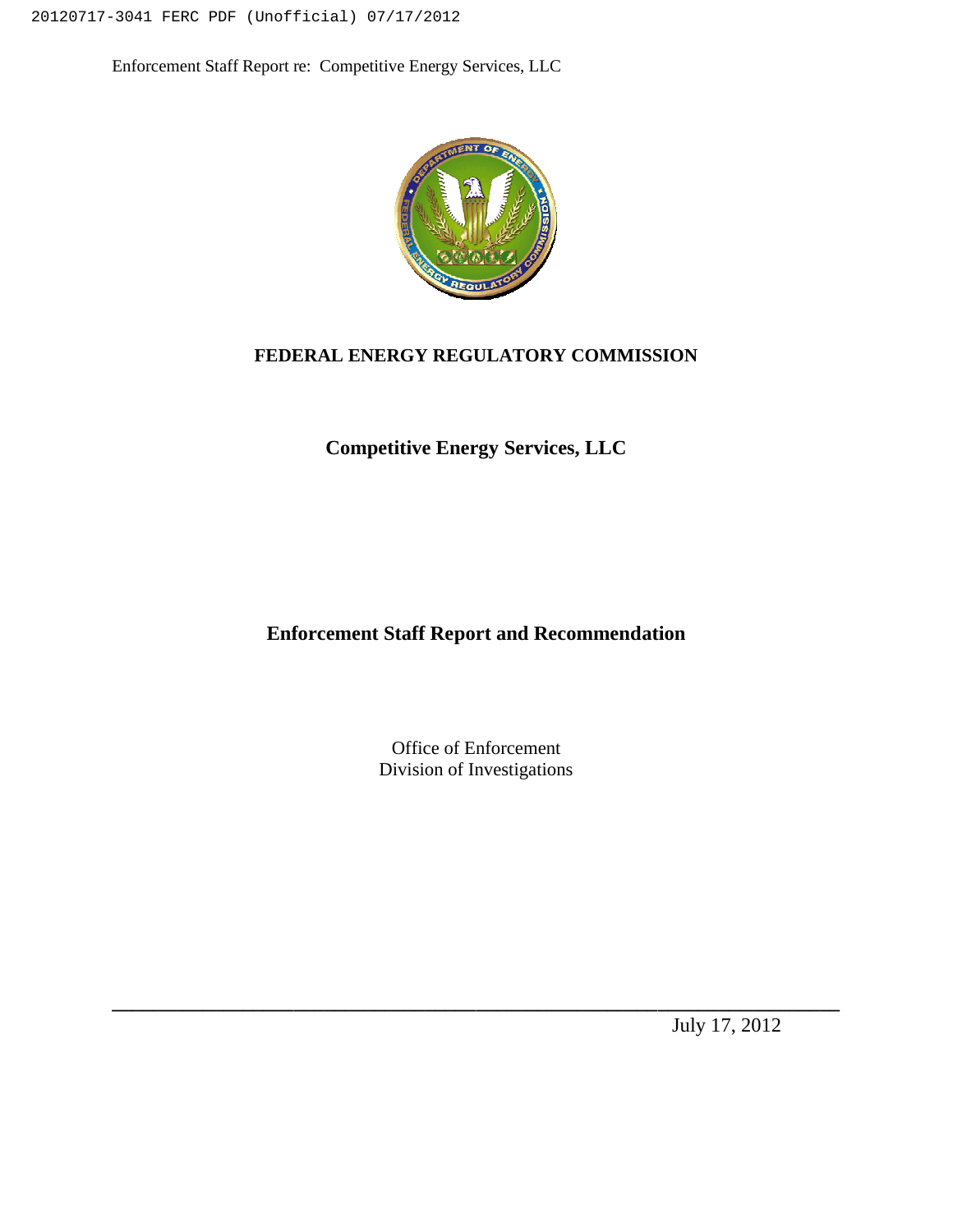# **Table of Contents**

| H.                     |  |
|------------------------|--|
| $\mathbf{A}$ .         |  |
| <b>B.</b>              |  |
| Ш.                     |  |
| A.                     |  |
| <b>B.</b>              |  |
| $\mathbf{C}$ .         |  |
| IV.                    |  |
| <b>A.</b>              |  |
| <b>B.</b>              |  |
| $\mathbf{C}$ .         |  |
| $\mathbf{V}_{\bullet}$ |  |

 $\star$  .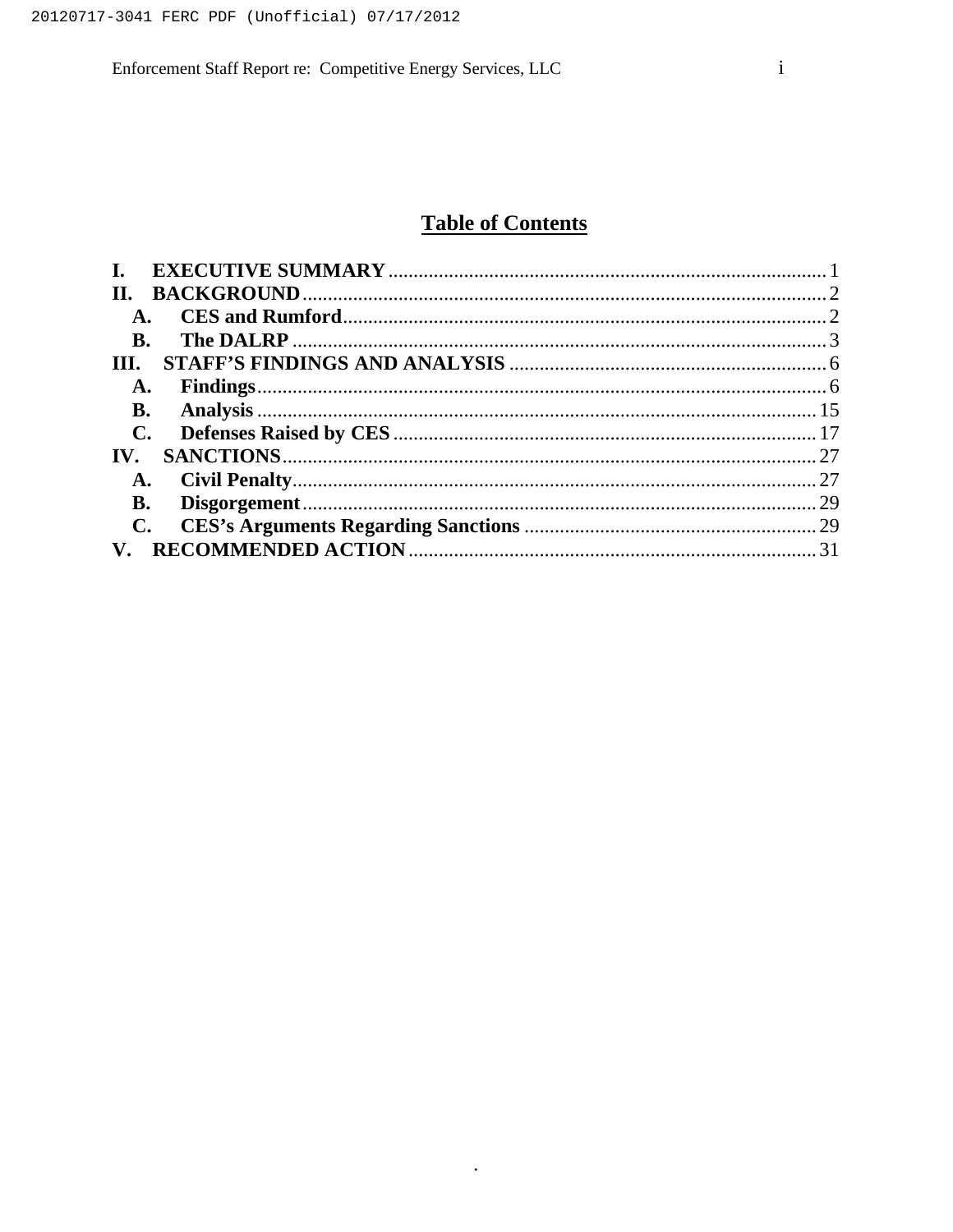The Office of Enforcement (Enforcement or staff) reports to the Federal Energy Regulatory Commission (Commission) its findings regarding the conduct of Competitive Energy Services, LLC (CES) in connection with CES's participation in ISO New England, Inc.'s (ISO-NE) Day-Ahead Load Response Program (DALRP).**<sup>1</sup>**

# **I. EXECUTIVE SUMMARY**

Enforcement recommends that the Commission issue an Order to Show Cause and Notice of Proposed Penalty to CES requiring it to show cause why it did not violate 18 C.F.R. § 1c.2 in connection with its participation in ISO-NE's DALRP, should not pay a civil penalty in the amount of \$7,500,000, and should not disgorge \$166,841.13 in unjust profits (all payments received as a result of participation in ISO-NE's DALRP).

CES employees conceived a scheme to defraud ISO-NE of demand response payments, advised a DALRP participant, Rumford Paper Company (Rumford), to adopt the scheme, and helped implement the scheme. Specifically, Richard H. Silkman, Ph.D. (Silkman), the Managing Member of CES, working with other CES employees, advised Rumford to curtail internal generation by approximately 30-40 MW during the five-day period when Rumford's initial baseline load was established for the DALRP. Instead of operating the generator to supply Rumford with virtually all of its energy needs (as was typical for the facility), CES and Rumford decided to curtail the generator and purchase replacement energy during the baseline period at a \$120,000 cost. By purchasing energy, instead of producing it on site, CES and Rumford reported larger energy consumption to ISO-NE than otherwise would have been the case, thereby establishing a false and inflated baseline.

Once in the DALRP, the artificially inflated baseline allowed Rumford to claim load reductions (the difference between the baseline and Rumford's typical operations) without actually reducing any load. CES perpetuated and profited from this misrepresentation for over six months in 2007 to 2008, engaging in a scheme that ensured the baseline never appreciably changed. Because of CES's behavior, electricity consumers in New England paid \$3,336,964.63 for demand response that never occurred.

<sup>&</sup>lt;sup>1</sup> Citations in this Report are to documents and sworn testimony in Enforcement's nonpublic investigation. Citations to most documents refer to the entity supplying each document and the electronic or physical bates stamp (*e.g.*, CES000029) and transcript references refer to the last name of the deponent, page, and line of the relevant transcript (*e.g.*, Silkman Dep. 30:5-10). All cited documents and transcripts are available for Commission review.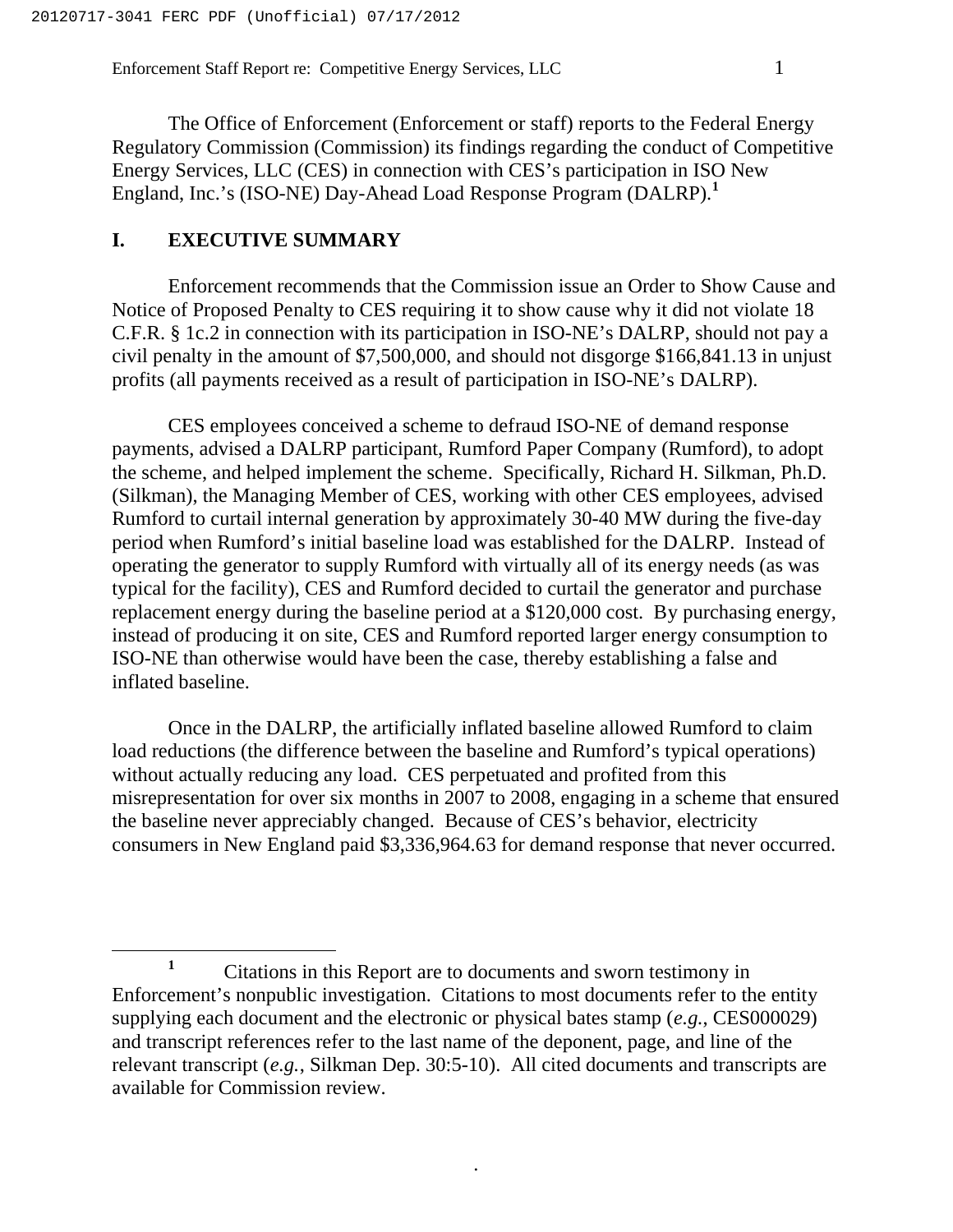Enforcement Staff Report re: Competitive Energy Services, LLC 2

Of this amount, CES obtained \$166,841.13 in revenue from July 2007 through January 2008.**<sup>2</sup>**

Staff's investigation of CES and other ISO-NE demand response participants included nine depositions and multiple sets of data requests and responses. CES was informed both orally and in writing of staff's views, and was invited to apprise staff of any errors, any alternate views, or defenses. Staff fully considered CES's submissions.

Staff engaged CES in settlement negotiations, but was unable to reach an agreement. On May 13, 2011, staff provided CES written notice, pursuant to 18 C.F.R. § 1b.19 (2011), of staff's intent to recommend that the Commission issue an Order to Show Cause. CES responded on June 27, 2011; that response is being provided to the Commission with this Report. CES argues, among other things, that CES did not violate § 1c.2 of the Commission's regulations, that CES is not subject to the Commission's jurisdiction under § 1c.2, and that a civil penalty within the ranges established by the Commission's Penalty Guidelines**<sup>3</sup>** would bankrupt CES.**<sup>4</sup>**

# **II. BACKGROUND**

# **A. CES and Rumford**

CES is an independent energy services company based in Portland, Maine. Beginning in 2003, CES provided consulting services regarding several energy-related initiatives to Rumford, which owns and operates a large lumber mill in Rumford, Maine and produces a wide variety of paper products.**<sup>5</sup>** As a result, in 2007, CES was very familiar with Rumford's physical plant and energy use. During the time frame covered by Enforcement's investigation, when the mill was fully operational its electricity consumption was generally in the 95 MW range. The mill operated 24 hours a day in equal work shifts and its load did not fluctuate appreciably between day and night hours.

**<sup>3</sup>** *See Revised Policy Statement on Penalty Guidelines*, 132 FERC ¶ 61,216 (2010) (Penalty Guidelines).

**<sup>4</sup>** June 27, 2011 Response of CES to § 1b.19 Notice, *passim* (CES's 1b.19 Response). While CES responded jointly with another subject of staff's investigation, Silkman, staff has evaluated violations by CES and Silkman separately.

**<sup>5</sup>** Rumford is a subsidiary of NewPage Corporation (NewPage), an international paper manufacturer. On September 7, 2011, Rumford and NewPage filed for voluntary reorganization under Title 11 of the United States Code.

**<sup>2</sup>** *See* Constellation0023813. CES received these revenues during Rumford's July 31, 2007 through February 6, 2008 DALRP participation.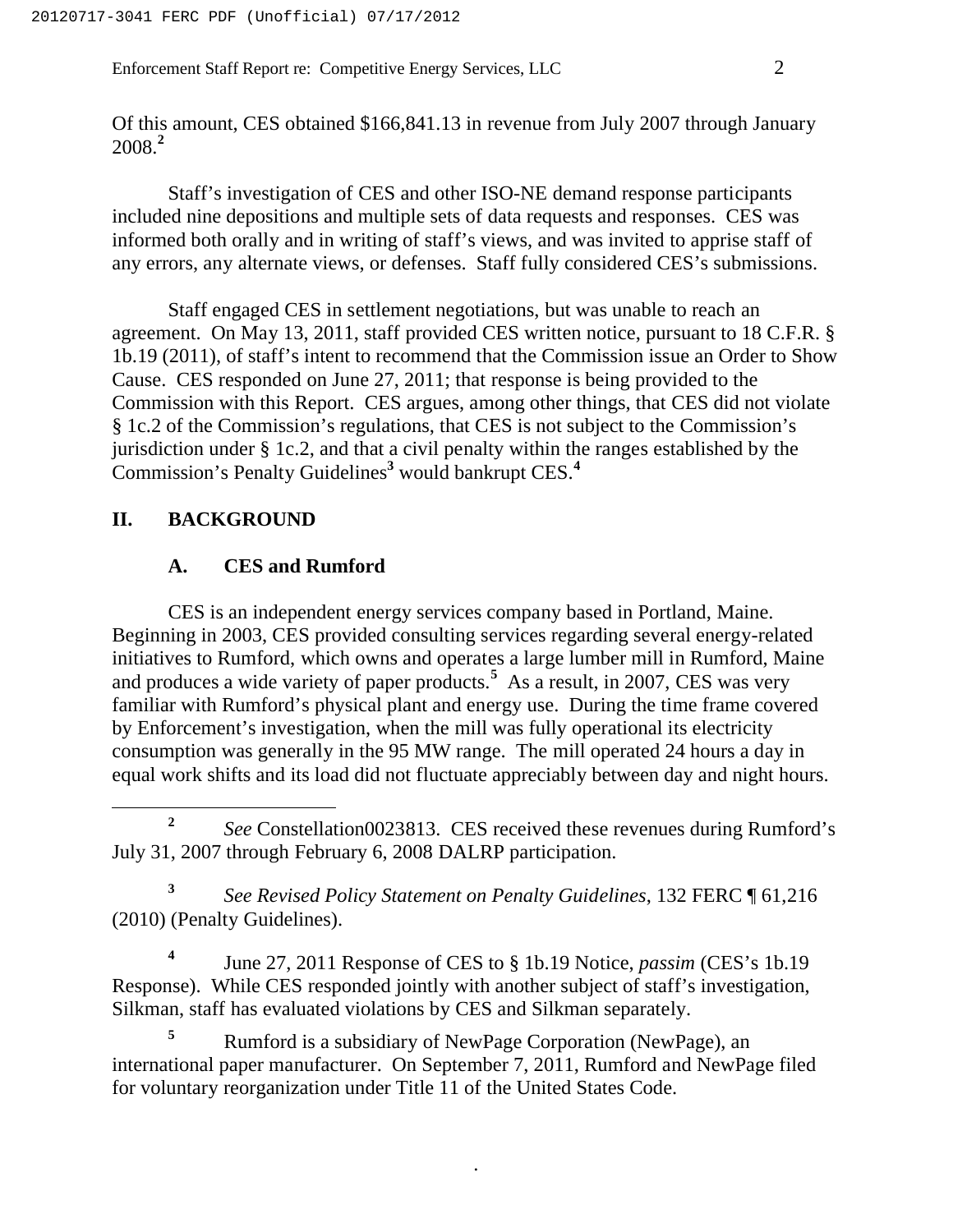As CES understood, the Rumford facility generally operated its on-site 110 MW generator (referred to as "G4") to meet all of its electricity needs, purchasing additional or selling excess energy as necessary. G4's operation also produced steam which Rumford used as part of its manufacturing process.

CES occasionally solicited load response customers in New England for Constellation NewEnergy, Inc. (Constellation) under a Master Broker Agreement between CES and Constellation.<sup>6</sup> Pursuant to this agreement, CES referred customers to Constellation, and Constellation acted as the customer's Enrolling Participant in ISO-NE. Constellation compensated CES for the referral based upon a percentage the customer's load response revenues. Through this arrangement CES received 5% of the amount associated with Rumford's DALRP participation.

Dr. Richard Silkman is the most senior manager at CES and has provided expert economic testimony on a variety of matters in proceedings before the Commission and elsewhere. Although Silkman claims he does not hold himself out as an expert on demand response issues,**<sup>7</sup>** he and CES regularly provide demand response consulting services and, in spring 2007, Silkman approached Rumford to suggest that it participate in ISO-NE's load response programs.

# **B. The DALRP**

Demand response is a "change[] in electric usage by end-use customers from their normal consumption patterns in response to changes in the price of electricity over time, or to incentive payments designed to induce lower electricity use at times of high wholesale market prices or when system reliability is jeopardized."<sup>8</sup> Demand response

**<sup>8</sup>** *U.S. Department of Energy, Benefits of Demand Response in Electricity Markets and Recommendations for Achieving Them: A Report to the United States Congress Pursuant to Section 1252 of the Energy Policy Act of 2005*, February 2006. This meaning of demand response was also adopted in the Commission staff's report, *Assessment of Demand Response and Advanced Metering*, Docket No. AD06-2-000, at 5 (available at http://www.ferc.gov/legal/staff-reports/demand-response.pdf) in August 2006. This definition is consistent with the definition recently incorporated in the Commission's regulations: "a reduction in the consumption of electric energy by customers from their expected consumption in response to an increase in the price of electric energy or to incentive payments designed to induce lower consumption of electric energy." 18 C.F.R. § 35.28(b)(4)(2011). Further, the Commission has stated that, in

**<sup>6</sup>** Master Broker Agreement between Constellation NewEnergy, Inc. and Competitive Energy Services, LLC (signed by Richard Silkman, August 28, 2006).

<sup>&</sup>lt;sup>7</sup> Silkman Dep. at 18:9-13.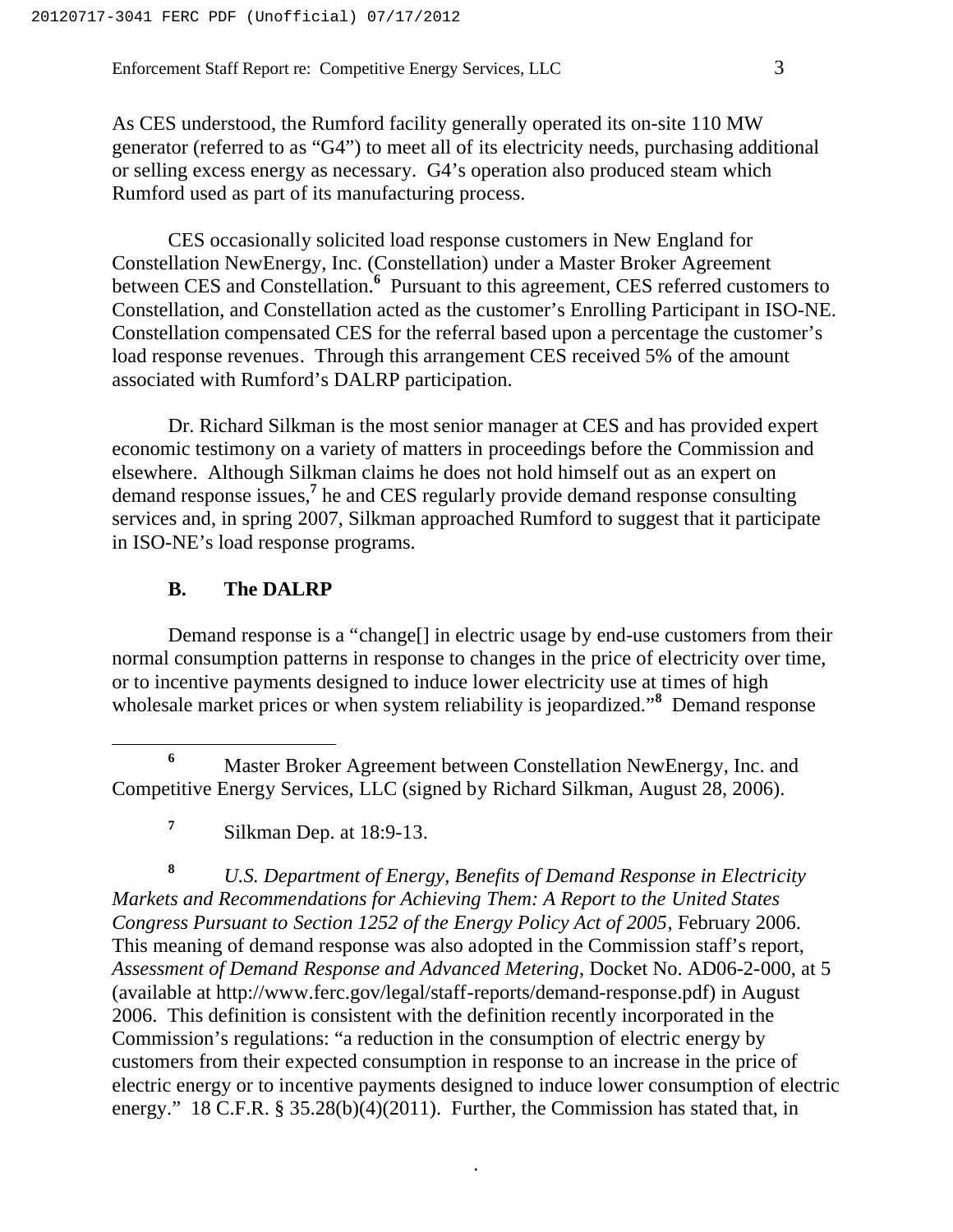requires, at the least, either reduced consumption or increased production of electricity by the responder.**<sup>9</sup>** Demand response programs in Commission-jurisdictional markets improve competition in those markets and help fulfill the Commission's mandate under the Federal Power Act (FPA) that rates for energy are just, reasonable, and not unduly discriminatory or preferential.**<sup>10</sup>**

ISO-NE's DALRP was implemented in June 2005 as a supplemental program to ISO-NE's real-time load response programs.<sup>11</sup> The goal of all of ISO-NE's load response programs is to "reduc[e] peak electricity demand by large power users."**<sup>12</sup>** The DALRP reduces energy prices in ISO-NE by compensating resources that offer load reductions, and then actually reduce load, for hours in the next day when New England experiences high energy prices. The DALRP requires that enrolled resources "provide a reduction in

wholesale markets like ISO-NE, "demand response, whereby customers reduce consumption from normal usage levels in response to price signals, can generally occur [when] customers provide demand response that acts as a resource in organized wholesale energy markets to balance supply and demand." *Demand Response Compensation in Organized Wholesale Energy Markets*, 134 FERC ¶ 61,187 at P 9 (2011) (Order No. 745), *order on reh'g*, 137 FERC ¶ 61,215 (2011) (Order No. 745-A).

<sup>9</sup> Silkman and CES understood during the period covered by Enforcement's investigation that demand response requires a change in a participant's consumption pattern. For example, Silkman represented CES as a stakeholder participant of the New England Demand Response Initiative, which stated that "Demand Response Resources (DR resources) include all intentional modifications to the electric consumption patterns of end-use customers that are intended to modify the quantity of customer demand on the power system in total or at specific time periods." *See Dimensions of Demand Response: Capturing Customer Based Resources in New England's Power Markets, Report and Recommendations of the New England Demand Response Initiative*, at 6 (July 23, 2003) (available at *http://nedri.raabassociates.org/index.asp*).

**<sup>10</sup>** Order No. 745 at P 8-9 (citing 16 U.S.C. § 824d (2006)).

**<sup>11</sup>** *New England Power Pool and ISO New England, Inc.*, 111 FERC ¶ 61,064 (2005). The Commission has since approved periodic changes to the demand response provisions in ISO-NE's tariff. Note that all references to ISO-NE's tariff and manuals are to the versions of these documents in effect during the time covered by Enforcement's investigation, unless otherwise noted. Capitalized terms in this Report have the same meaning as provided in ISO-NE's FERC-approved tariff or relevant manuals as they existed during the time covered by Enforcement's investigation.

**<sup>12</sup>** ISO New England Load Response Program Manual at 1-1 (LRP Manual).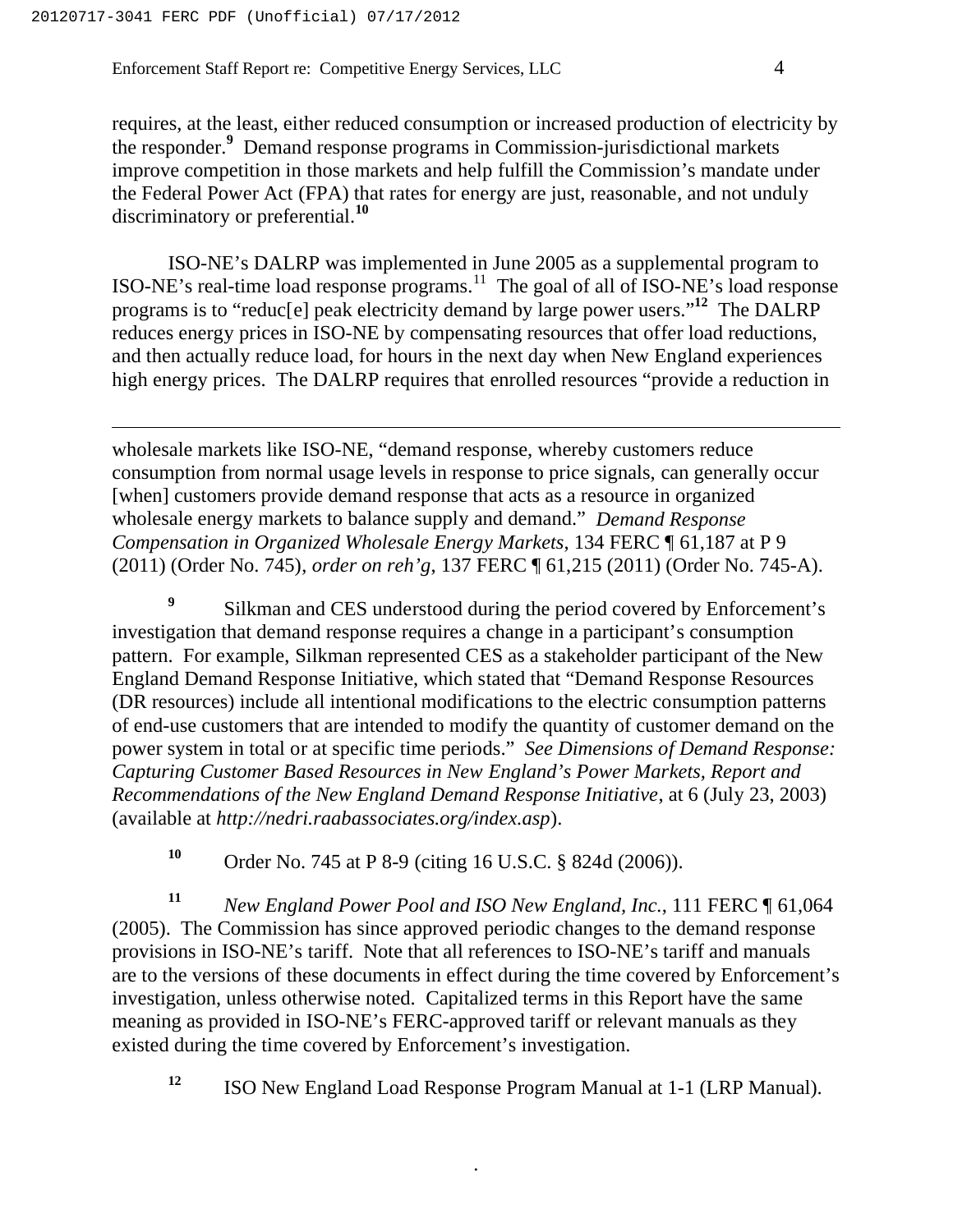their electricity consumption in the New England Control Area during peak demand periods."**<sup>13</sup>**

During the period covered by Enforcement's investigation, a load response resource began participation through the establishment of an initial customer load baseline, which was intended to reflect the quantity of energy the resource would have used absent participation in the DALRP. The initial load baseline was calculated by a simple average of hourly meter data from 7:00 AM through 6:00 PM for energy taken from the grid for the initial five business days after the asset was approved for the DALRP.<sup>14</sup> Once an initial baseline was established, the baseline adjusted on a rolling basis using actual load data from the resource.**<sup>15</sup>**

However, not all days were included in the rolling baseline calculation. Most important, when a customer's daily DALRP offer was accepted for a given day, that day would be excluded from the rolling customer baseline.<sup>16</sup> The reason for this exclusion is that the baseline was intended to represent an asset's typical operating condition absent participation in the DALRP, and loads during demand response days are not typical as demand response resources are reducing energy usage on these days.

Unlike some other demand response programs, the DALRP was not a program in which ISO-NE contacted participants to request load reductions. Instead, DALRP participants offered load reductions for the next day from the hours of 7:00 AM through 6:00 PM on non-holiday weekdays and, if ISO-NE accepted the offer, the participant was obligated to reduce load the next day. Resources were allowed to offer load reductions by specifying a minimum price (in \$/MWh) and a fixed amount (in MW/h) of load reduction.<sup>17</sup> The participant's real-time load was measured against its baseline to quantify the load reduction.18 As an example, if in a given hour a resource's baseline was 90 MW and actual electrical consumption from the grid was 87 MW, the calculated load reduction would be 3 MW.

| 13 | ISO-NE Tariff, Appendix E to Market Rule 1, § III.E.1.1. |
|----|----------------------------------------------------------|
| 14 | LRP Manual $\S$ 4.2.1.                                   |
| 15 | Id.                                                      |
| 16 | $Id.$ , § 4.2.2.                                         |
| 17 | Id., § 4.5.1.1.                                          |
| 18 | Id., § 4.3.1.3.                                          |
|    |                                                          |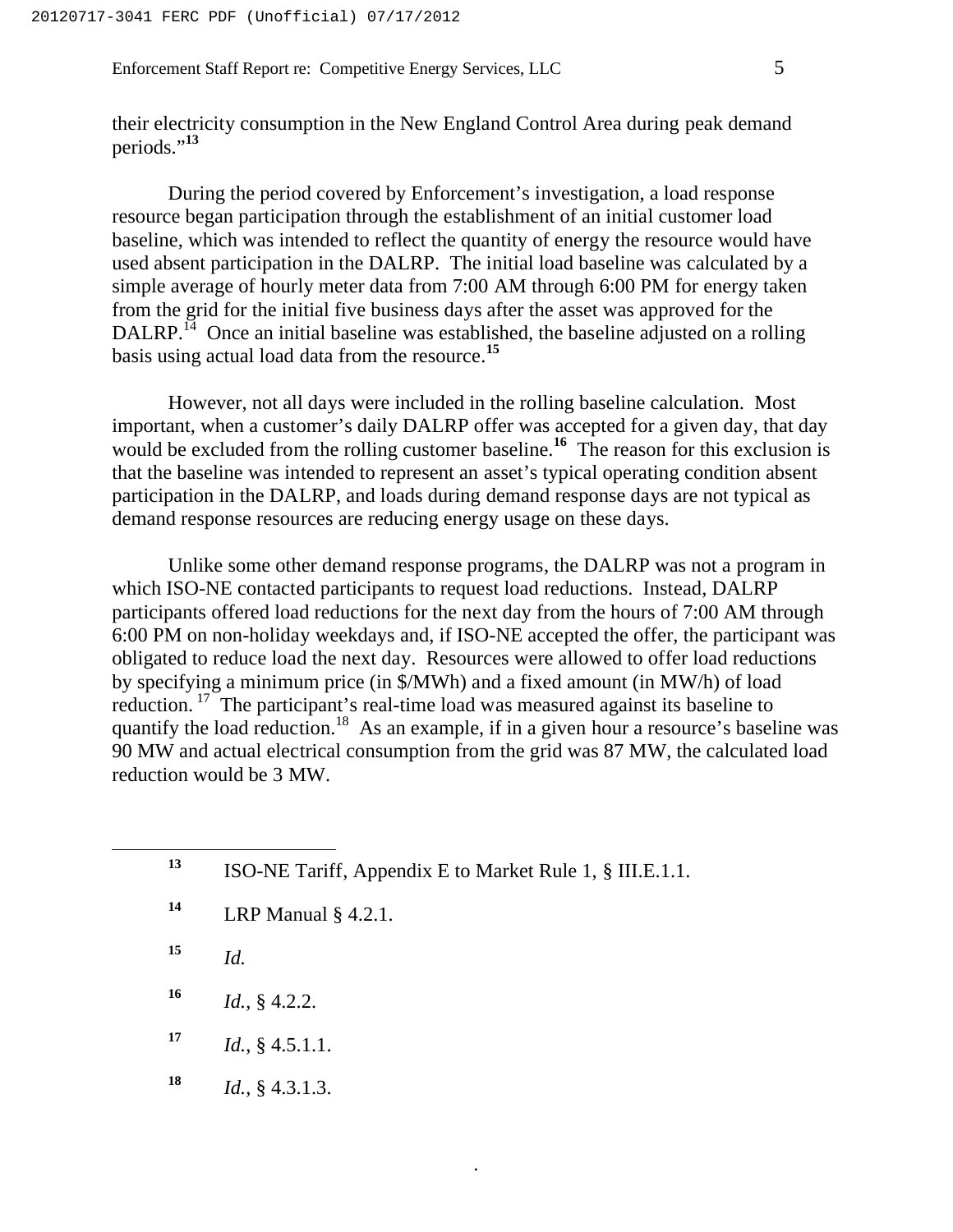During the period covered by Enforcement's investigation, the minimum DALRP offer price was  $$50.00$  per MWh.<sup>19</sup> Resources with offers that cleared the market were paid the Locational Marginal Price (LMP) in the Day-Ahead Energy Market for the amount of load reduction that cleared.**<sup>20</sup>** If resources reduced more in Real-Time than the amount cleared in the DALRP as measured against their customer baseline, they were paid for the excess at the LMP in the Real-Time Energy Market. If they reduced less in Real-Time relative to a cleared offer, they were required to buy back the difference at the Real-Time LMP. $^{21}$ 

Demand response resources participated in the DALRP with assistance from thirdparties known as Enrolling Participants.22 The Enrolling Participant registered the resource in the DALRP program and arranged for ISO-NE to receive load response and meter data from the resource. ISO-NE made DALRP payments to the Enrolling Participant, and the Enrolling Participant then distributed these revenues to the load response resource and any other entities based upon agreements among those parties.**<sup>23</sup>** Regarding Rumford's participation, Constellation retained 10% of DALRP revenues as the Enrolling Participant and distributed 85% to Rumford and 5% to CES as Constellation's broker.**<sup>24</sup>**

# **III. STAFF'S FINDINGS AND ANALYSIS**

#### **A. Findings**

#### **CES Devised a Scheme for Rumford's DALRP Participation**

In mid-2007, CES approached Ronald Guay, Senior Counsel of NewPage Corporation (Rumford's parent company), regarding Rumford's possible load response

 **<sup>19</sup>** Effective February 7, 2008, the Commission approved modifications to ISO-NE's tariff to tie the DALRP minimum offer price to an indexed amount that reflects fuel prices. *See ISO New England, Inc.*, 123 FERC ¶ 61,021, *reh'g denied*, 124 FERC ¶ 61,235 (2008). Rumford ceased offering load response into the DALRP after the rule change, though it remained enrolled in the DALRP program.

- **<sup>20</sup>** LRP Manual § 4.5.1.1.
- $^{21}$  *Id.*, § 4.5.1.1.
- **<sup>22</sup>** *Id.*, § 2.2.1.
- **<sup>23</sup>** *Id.*, § 4.5.4.
- **<sup>24</sup>** CES Response to Data Request 7(b).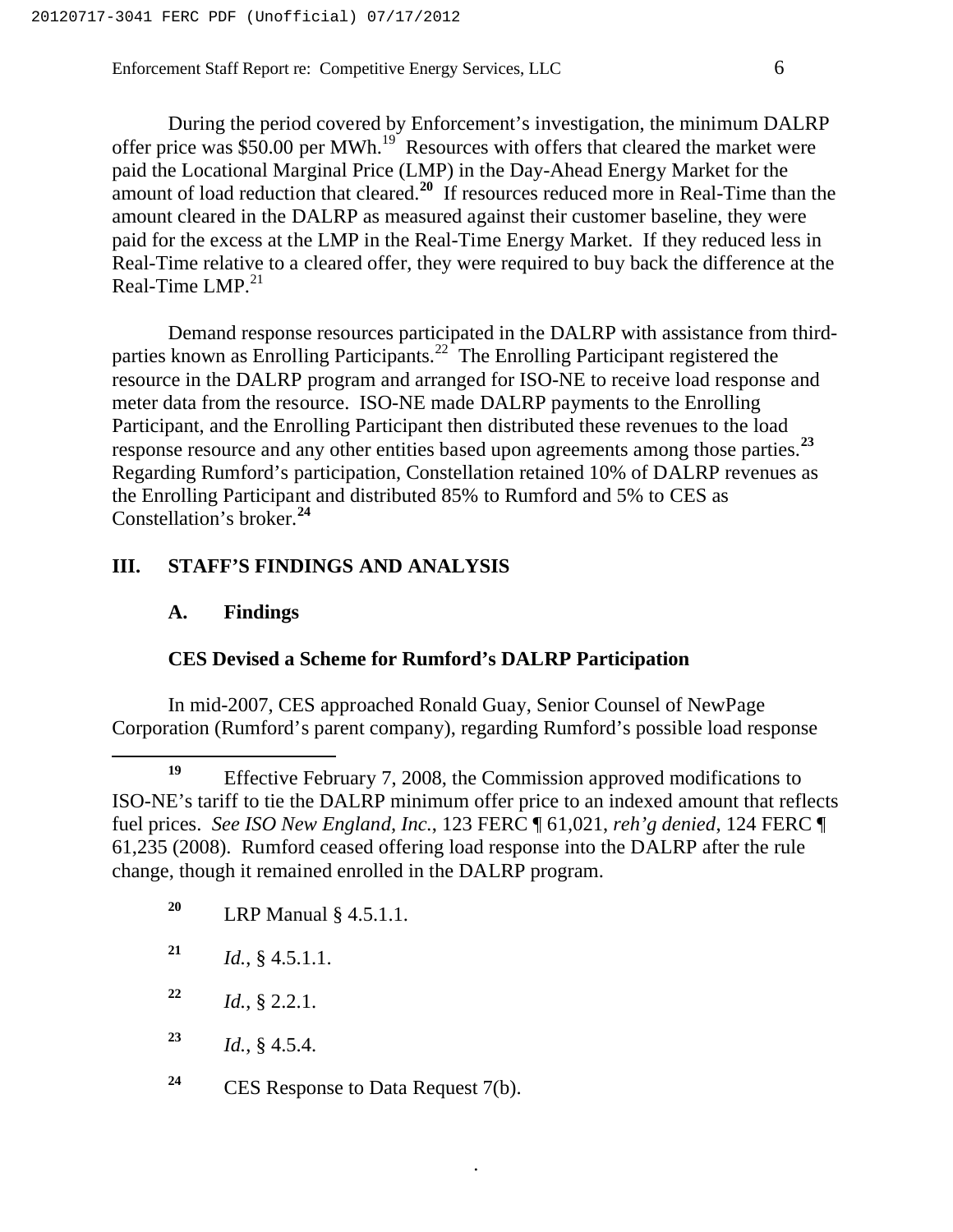participation.<sup>25</sup> CES claimed it believed that Rumford would be a good candidate for load response because the mill was a large industrial consumer of energy and had the ability to modify its on-site generation and electricity usage.**<sup>26</sup>**

Silkman of CES developed a scheme for Rumford's DALRP participation premised on Rumford's curtailment of generation from G4.**<sup>27</sup>** Silkman informed Rumford that it could curtail generation during the initial, five-day baseline creation period and then make daily load reduction offers at the minimum offer price.<sup>28</sup> Curtailing generation from G4 would require Rumford to temporarily increase its purchase of electricity. But, more important, curtailment would communicate to ISO-NE a higher demand for electricity which would result in an inflated initial baseline.

CES's Silkman proposed that, once it began participating in the DALRP, Rumford would operate G4 as it typically had operated. In effect, this meant Rumford would *appear* to be reducing load relative to its inflated baseline without actually doing so. As Silkman explained to Rumford managers, if Rumford's DALRP offers cleared each day, the baseline would stay static and would not change to reflect actual generation or the mill's energy usage.<sup>29</sup> Since the baseline would stay static, Rumford could be regularly compensated for its claimed load reduction. In fact, Silkman told Rumford managers that Rumford's offers would clear every day.30 Once the baseline was set, Rumford needed only to comply with the ministerial and administrative aspects of the program while operating as usual,  $31$  i.e., there would be no actual reduction of load.

In June and July 2007, Silkman, other CES personnel, and groups of senior Rumford personnel met multiple times to discuss Rumford's participation in the DALRP

**<sup>25</sup>** Guay Dep. 45-46.

**<sup>26</sup>** Silkman Dep. 106-108.

**<sup>27</sup>** *Id.* at 203:11-14.

**<sup>28</sup>** *See*, *e.g.*, Alley Dep. 143:13-16.

**<sup>29</sup>** *Id.* at 90-91 and 119-120.

**<sup>30</sup>** *Id.* at 119:18-20.

**<sup>31</sup>** Alley testified that Rumford expected "none, to very limited" changes in its operations due to DALRP participation under the scheme outlined by Silkman. *Id.* 139:7-9. Alley also stated that, to the best of his recollection, Rumford never had to reduce its electrical consumption in order to meet its DALRP load reduction commitments. *Id.* 140:19-24 and 141.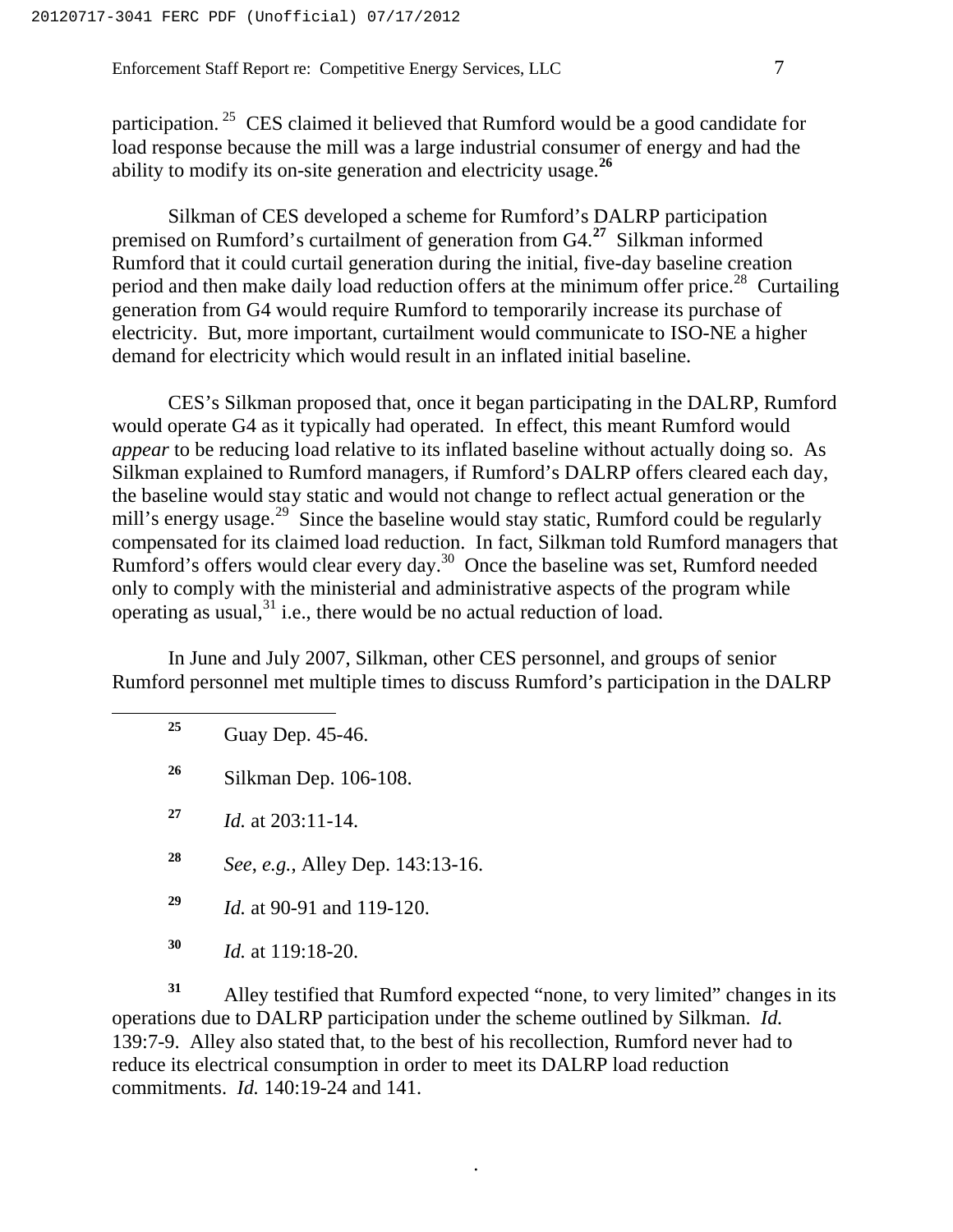based on CES's scheme.<sup>32</sup> Silkman proposed that CES would, at Rumford's direction, manage day-to-day activities associated with submitting DALRP offers with Constellation acting as the Enrolling Participant for Rumford.<sup>33</sup>

At these meetings, Silkman explained to Rumford how the DALRP worked, how Rumford could participate, Rumford's obligations under the program, and money-making opportunities in the DALRP.**<sup>34</sup>** Rumford commissioned CES to prepare a "White Paper" describing potential load response participation.**<sup>35</sup>** In this paper, CES stated that it had been tracking "zero baseline facilities," (i.e., facilities that were neither net importers nor exporters of energy, like Rumford) and concluded that such facilities could participate and receive full compensation.**<sup>36</sup>**

While considering CES's proposal, Rumford evaluated the cost of purchasing replacement energy during the baseline period to make up for the planned curtailment of G4.**<sup>37</sup>** Silkman predicted and Rumford anticipated an increased out-of-pocket cost of \$120,000 to purchase additional energy from the grid.<sup>38</sup> Silkman advised that Rumford could expect to recoup this expense within a week of DALRP participation.<sup>39</sup> Silkman did not identify any cost or risk associated with Rumford's participation other than the initial cost of increased energy purchases.

 **<sup>32</sup>** CES Response to Data Request 2 (describing meetings on June 12 and July 6).

**<sup>33</sup>** CES Response to Data Requests 7(a) and 7(d).

**<sup>34</sup>** Silkman Dep. 166:1-13.

**<sup>35</sup>** *Id.* at 179:4-13. Rumford paid \$7,500 for the White Paper, which was produced during Enforcement's investigation. *See* RUMF000001-000003.

**<sup>36</sup>** Rumf000001. In response to Enforcement data requests, CES produced no written materials demonstrating research it conducted into "zero baseline facilities" to support this statement.

**<sup>37</sup>** Alley Dep. 126:2-6.

<sup>38</sup> E-mail from Richard Silkman, Managing Member, Competitive Energy Services LLC to John Fuller, production Manager, Rumford Paper Company, cc to Scott Alley, Utilities Superintendent, Rumford Paper Company and Rick Abradi, Energy Manager, Rumford Paper Company (July 19, 2007, 5:39 PM).

.

**<sup>39</sup>** *Id.*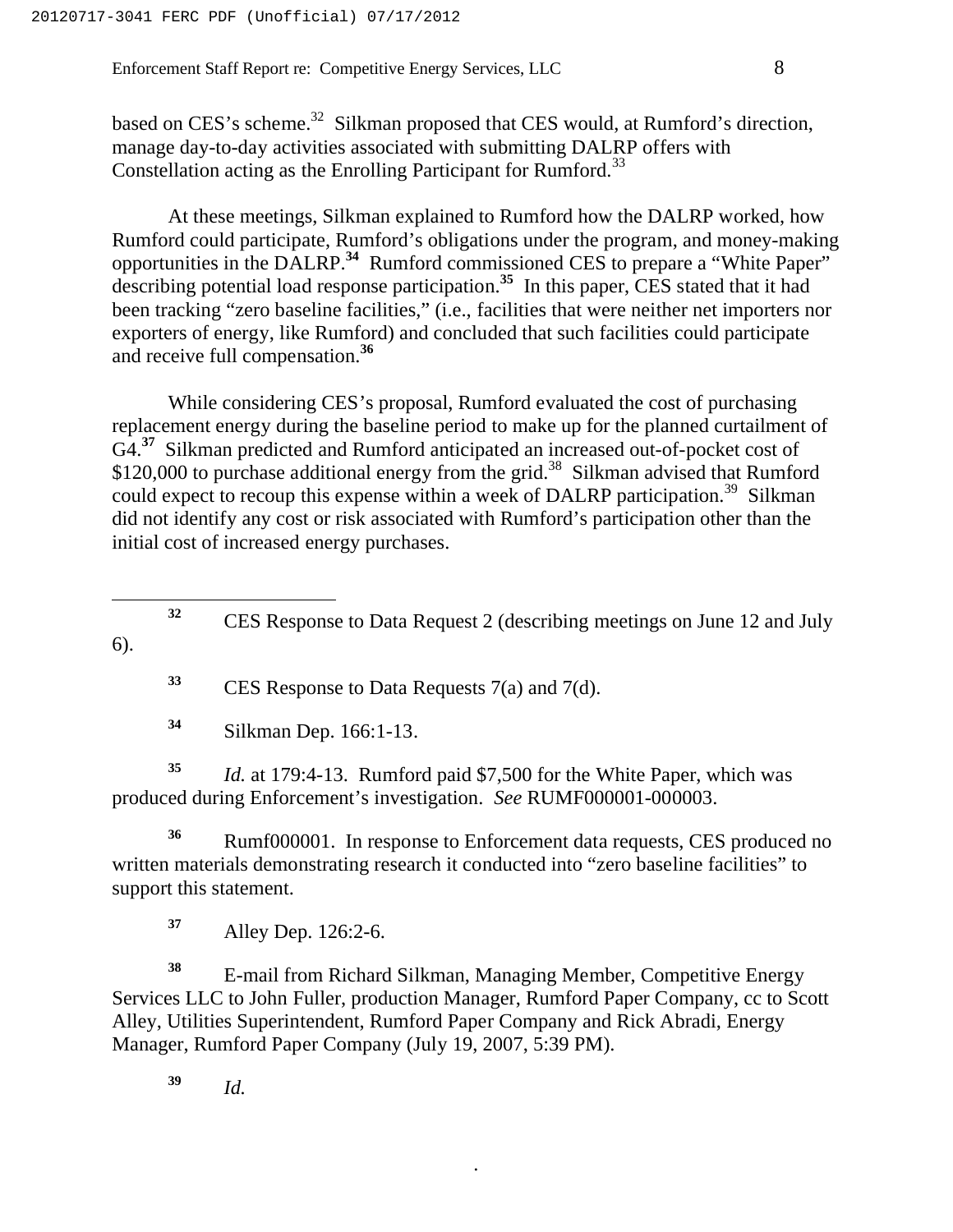After consulting with Rumford operators, CES suggested and Rumford agreed that it would claim 20-30 MW of load response in the DALRP.**<sup>40</sup>** However, no contemporary written documents produced by CES or Rumford, including the White Paper, mention CES's proposal to curtail G4 during the baseline period,**<sup>41</sup>** although this was a key aspect of Rumford's participation and CES does not dispute that it proposed that Rumford curtail generation during the baseline period. This lack of documentation is noteworthy given that the generation curtailment scheme and the projected revenues led Rumford personnel to question CES "on numerous occasions about the legitimacy of the program" during meetings between the companies.<sup>42</sup> Regarding these concerns, Rumford's Utilities Superintendant, Scott Alley testified: "If someone comes and offers a program that supplies you with a financial benefit, and it does not look like there's a lot of downside, I think human nature is you automatically question, hey, what's up? And, you know, so we asked quite a bit about it."**<sup>43</sup>** Other senior managers at Rumford, Alley, Rick Abradi (Rumford's Energy Manager), and John Fuller (Rumford's Production Manager), expressed similar concerns to CES and Silkman regarding the legitimacy of Rumford's participation in the program.**<sup>44</sup>**

Silkman admitted "there were some concerns [expressed by Rumford personnel] as to what the [LRP] manual means and how do you interpret the manual" regarding curtailing G4 and how Rumford should operate to establish its baseline.**<sup>45</sup>** Silkman also acknowledged that Rumford management stated to him that it appeared Rumford would be getting paid for doing nothing.**<sup>46</sup>** Explaining this reaction, Silkman testified: "I think it was just generally a lot of folks expressed a concern. It is important to remember the context in which this occurs. There are lots of ISO programs where you get paid for doing nothing . . . The idea where somehow you get paid for something has become, and

**<sup>40</sup>** Silkman Dep 171-72.

**<sup>41</sup>** Silkman Dep. 239:18-24. However, in response to Enforcement data requests, Rumford produced a handwritten chart that appears to graphically demonstrate the curtailment scheme. Although Enforcement asked numerous deponents about the chart, none of whom was able to definitively identify the creator, Silkman said that the handwriting "could possibly be" his. *Id.* 245:9-11.

.

**<sup>42</sup>** Alley Dep. 116:9-15.

**<sup>43</sup>** *Id.* at 116:9-22.

**<sup>44</sup>** *Id.* at 116-117.

**<sup>45</sup>** Silkman Dep. 324:4-13.

**<sup>46</sup>** *Id.* at 324:14-17; 326-27.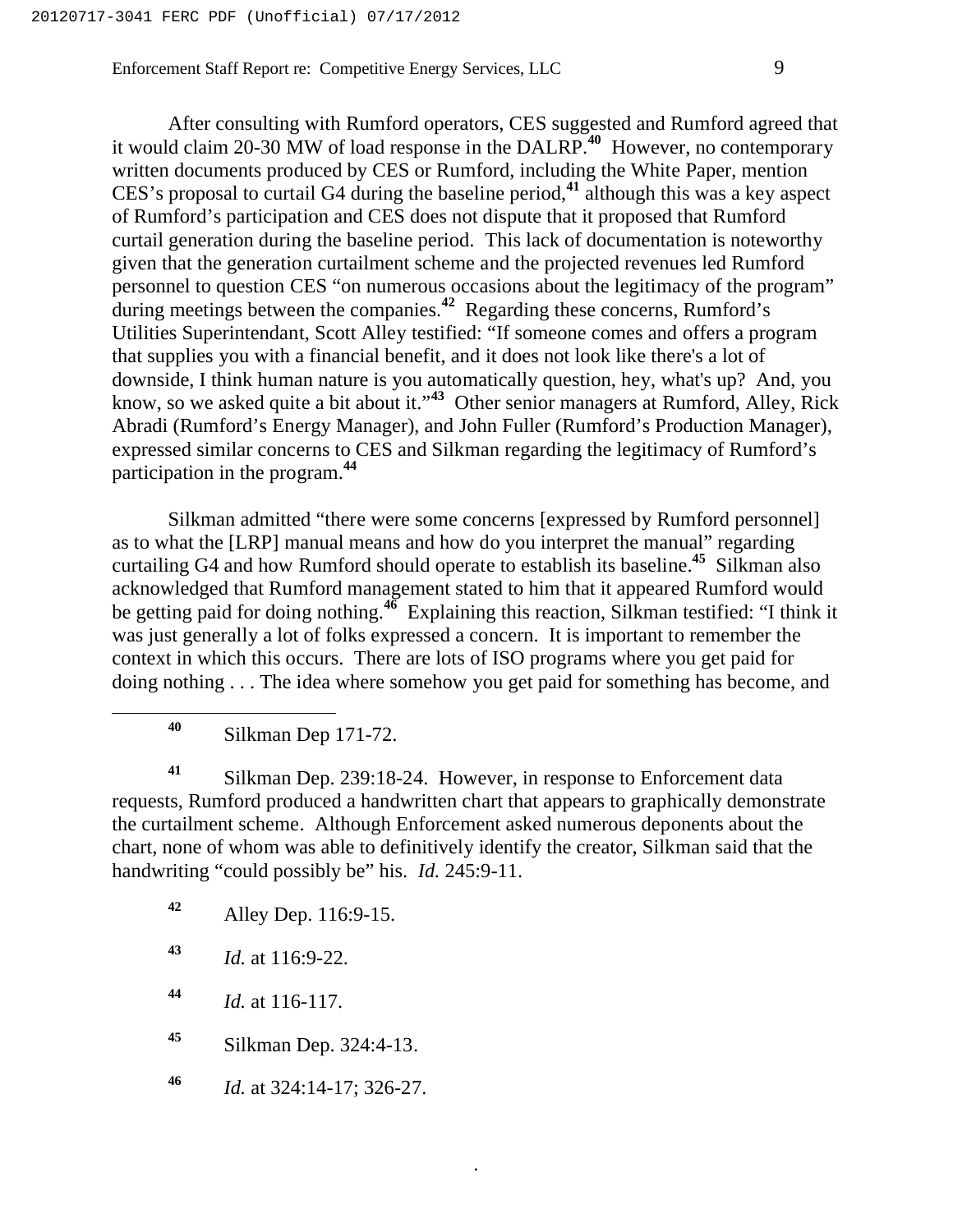I don't want to be silly about this, but it has become sort of the commonplace understanding among customers and this is how the market works."**<sup>47</sup>**

While Silkman understood that the scheme would result in payments to Rumford and CES essentially for doing nothing, he nevertheless persisted with this approach. CES did not contact Constellation or ISO-NE to explore the appropriateness of the scheme in response to Rumford senior managers' initial reservations. Setting aside Rumford's initial reservations, Rumford and CES fully adopted the Silkman baseline inflation scheme. <sup>48</sup>

CES, representing Rumford, contacted Constellation and initiated the load response enrollment process with Constellation as Rumford's Enrolling Participant. One of the reasons CES proposed to use Constellation was that Constellation was a "large and very respected" member of New England Power Pool (NEPOOL) and that "to the extent that issues arise about interpreting ISO New England rules or dealing with [] ISO New England, having them on our side will be very helpful."**<sup>49</sup>** However, before enrolling in ISO-NE's load response programs, neither CES nor Rumford sought advice from Constellation on ISO-NE rules with respect to the DALRP generally, how to operate during the baseline period, or whether the adopted scheme of getting paid for doing nothing was legitimate.**<sup>50</sup>**

Just before the baseline period, CES and Rumford personnel discussed the information that would be provided to ISO-NE to enroll Rumford.**<sup>51</sup>** Although Rumford did not intend to change its operations to create a load reduction in the DALRP, CES (with Rumford's approval) communicated a claimed load response capability for Rumford of 20 MW electronically to ISO-NE.**<sup>52</sup>**

Consistent with CES's recommendation, Rumford executed an agreement with Constellation in July 2007, permitting Constellation to enroll Rumford in the DALRP.

**<sup>47</sup>** *Id.* at 324-25.

**<sup>49</sup>** Rumf000001-000003. *See also* Silkman Dep. 189-90.

**<sup>50</sup>** Silkman Dep. 190:10-16. Although CES spoke with Constellation a number of times before the baseline period, neither CES nor Rumford told Constellation that Rumford intended to curtail generation during the baseline period. *Id.* at 265-66.

.

**<sup>51</sup>** *Id.* at 174:2-7.

**<sup>52</sup>** CES narrative Response to Data Requests at 3.

**<sup>48</sup>** Guay Dep. 52:9-12.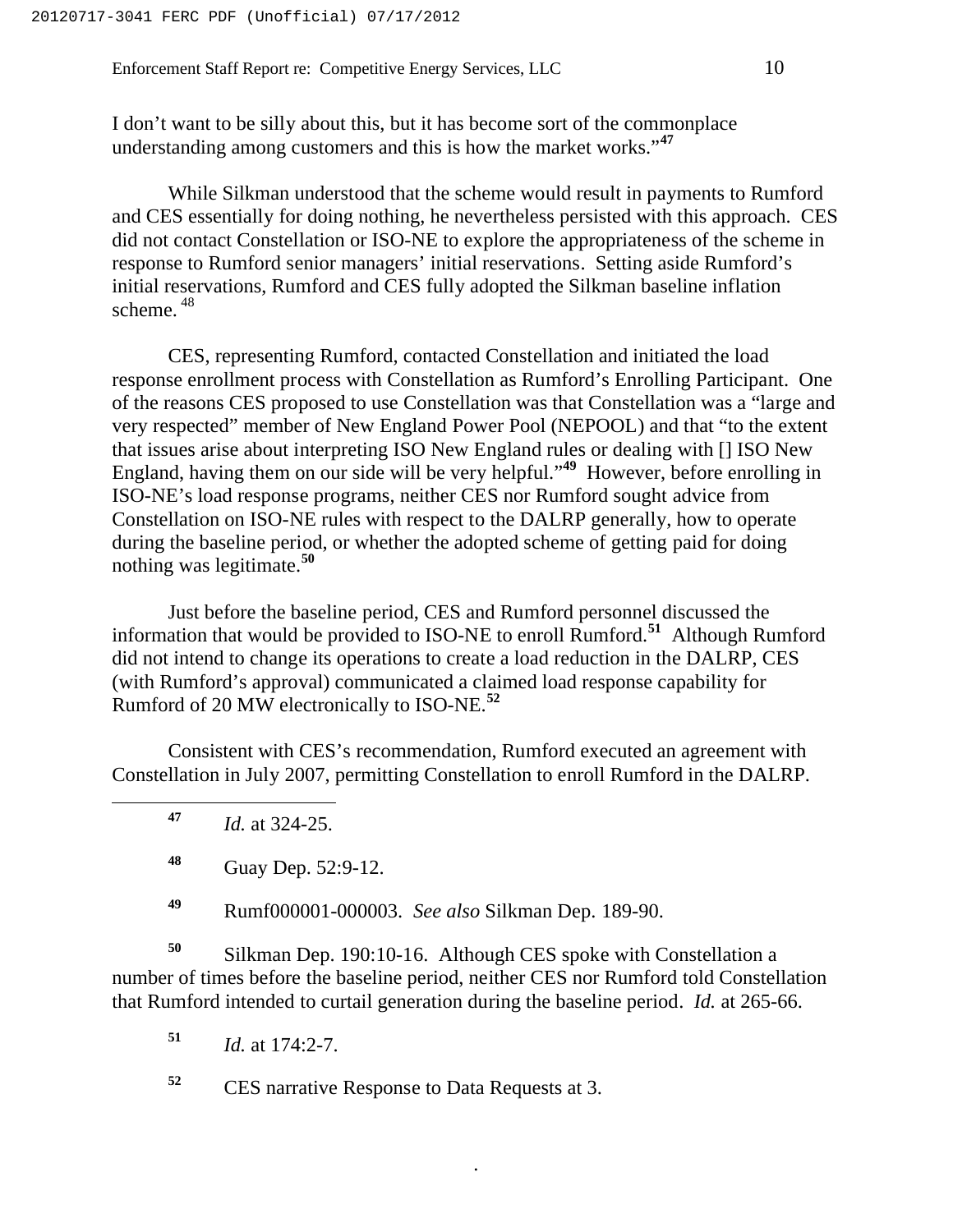As compensation for CES's referral of Rumford to Constellation, CES received a monthly broker's fee of 5% of all revenues related to the customer's load response participation. Constellation retained 10% of all revenues and Rumford received the remaining 85%.<sup>53</sup> While not formalized in the broker agreement, CES and Constellation understood CES would act as the main point of contact for Constellation regarding Rumford's load response participation and that Constellation's direct contact with Rumford would be minimal.**<sup>54</sup>** The primary contact at CES regarding Rumford's DALRP participation was Silkman.**<sup>55</sup>**

#### **CES and Rumford Executed Silkman's Scheme**

Rumford's initial five-day baseline period ran from July 24, 2007 through July 30, 2007 (excluding July 28 and 29, 2007, which were non-business days). Consistent with the agreed upon scheme,**<sup>56</sup>** Rumford curtailed generation from G4 during the baseline period.57 Rumford managers instructed generation plant operators to reduce the generation output of G4 during the DALRP program hours of 7:00 AM through 6:00 PM.<sup>58</sup> Other than the generator's curtailment, Rumford operated as it otherwise would have absent DALRP participation.<sup>59</sup> Other than curtailing generation, Rumford did not increase its load.<sup>60</sup> The curtailment resulted in an atypical load pattern for each of the baseline days, with Rumford's load spiking to 30-45 MW just prior to 7:00 AM, continuing at that level until 6 PM, and dropping precipitously to 5-10 MW just after 6:00 PM.<sup>61</sup> Alley testified that curtailment of G4 during the initial baseline period was always

**<sup>54</sup>** Silkman Dep. 129-30.

**<sup>55</sup>** *Id.*

**<sup>56</sup>** CES Response to Data Requests 9 and 20.

**<sup>57</sup>** Guay Dep. 71:3-22; Alley Dep. 110:4-7. LeClaire, the most senior Rumford official at the mill, was aware of this decision. *Id.* at 110:4-7.

**<sup>58</sup>** Rumford Data Responses 36d and e.

**<sup>59</sup>** Guay Dep. 67-68; Rumford Data Response 36b.

**<sup>60</sup>** Rumford Data Response 35.

**<sup>61</sup>** *See also* ISO-NE generated load profiles for Rumford Paper Company in July, August, and November 2007 (provided as Attachment C to Enforcement's first set

**<sup>53</sup>** CES narrative response to Data Requests and Response to Data Request 7(b).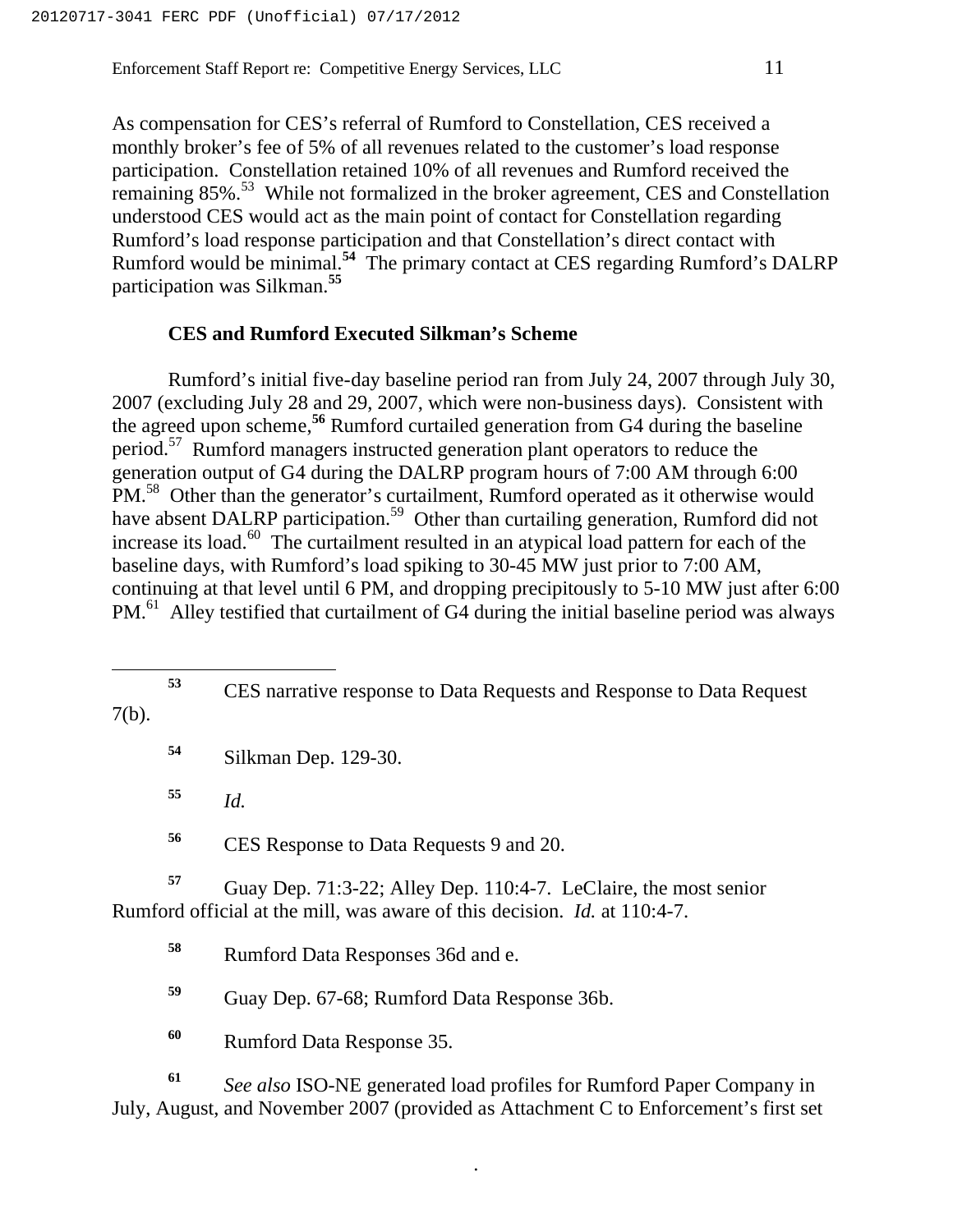between 25 and "40-ish" MWs and was roughly in the 30-40 MW range overall.<sup>62</sup> When questioned, Silkman admitted that Rumford "probably" would have generated more energy from G4 during the baseline period had it not participated in the DALRP.**<sup>63</sup>**

Table 1**<sup>64</sup>** demonstrates the five-day load profile for Rumford using this scheme, including the marked increase in electricity consumption during the hours measured to calculate the baseline.



#### **RUMFORD LOAD DURING BASELINE PERIOD**



 Table 1 demonstrates the increase in Rumford load during the five days relied upon by ISO-NE to establish Rumford's baseline.**<sup>65</sup>** Just before 7:00 AM on each day, Rumford curtailed generation from G4 and load dramatically spiked. This generation

of data requests to Rumford Paper Company dated April 7, 2008) and 5-minute interval energy data, ISO-NE April 22, 2008 Data Response.

**<sup>62</sup>** Alley Dep. 109:2-7. Alley could not recall a specific instance within the last few years (other than equipment outages) in which Rumford's purchases of energy were greater than they were during the baseline period. *Id.* at 113-14.

**<sup>63</sup>** Silkman Dep. 295:11-19; 207:8-12.

**<sup>64</sup>** *See* December 7, 2011 ISO-NE Data Response.

**<sup>65</sup>** Note that Saturday July 28 and Sunday July 29 are excluded from the chart as weekend days are not used to calculate the baseline.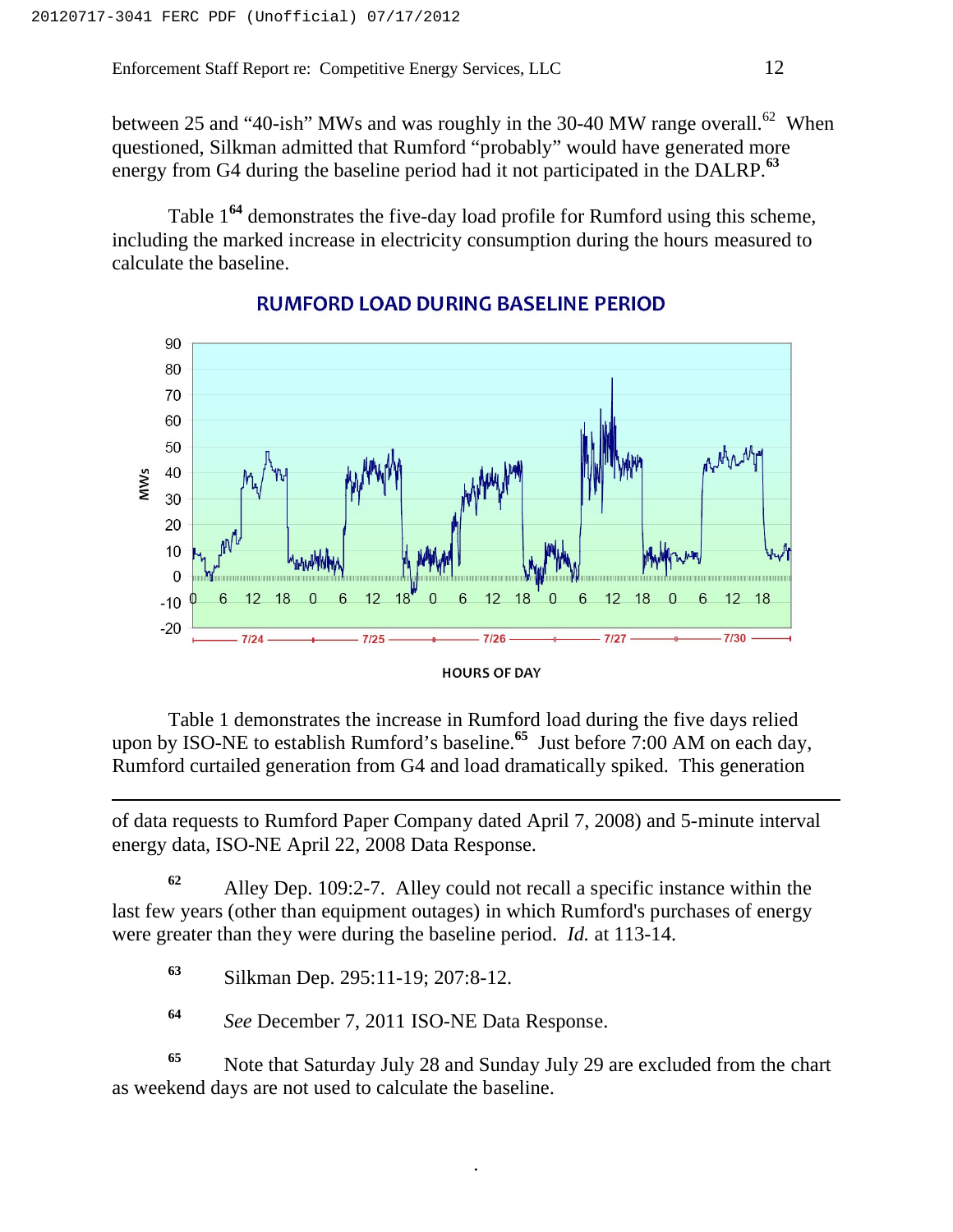curtailment continued throughout the day until just after 6:00 PM, the time when ISO-NE stopped reviewing data to calculate the baseline.

Beginning on July 31, 2007, through early February 2008, Rumford and CES submitted daily, non-holiday weekday load reduction offers for each program hour in the DALRP.<sup>66</sup> Consistent with the agreed-upon scheme, the daily DALRP offers were virtually always submitted at the minimum offer values (\$50.00 per MW/h for a minimum of 1 hour each day).**<sup>67</sup>** As LMP prices in ISO-NE were virtually always above \$50.00 during program hours, Rumford's offers always cleared the market and the company received DALRP revenues for each day. Rumford's inflated baseline remained unchanged. As ISO-NE compared Rumford's actual load to its inflated baseline, it appeared that Rumford was reducing load and was compensated at the relevant LMP. The only circumstances in which Rumford's offers did not clear were when: (1) CES inadvertently submitted an invalid offer; (2) Rumford expected to repair on-site equipment during the next day; or (3) ISO-NE directed Rumford to restore the baseline following a November 2007 generator outage.**<sup>68</sup>**

Once the inflated baseline had been established, Rumford operated its paper mill and generation facilities the same way it had operated them before the baseline period.<sup>69</sup> Rumford did not increase its generation to provide demand response. Likewise, Rumford never reduced its electrical consumption as a consequence of its DALRP participation.<sup>70</sup> Silkman testified that typical, day-to-day fluctuations in Rumford's operations and energy usage did not require modifications to Rumford's DALRP offers.**<sup>71</sup>** Silkman was aware that Rumford had no written procedures in place regarding reduction of energy consumption on days when DALRP offers were accepted**<sup>72</sup>** and CES admits that it did not anticipate Rumford would reduce energy consumption as part of its DALRP

- **<sup>68</sup>** The latter two instances are discussed below.
- **<sup>69</sup>** Alley Dep. 140-41; 151:13-24.
- **<sup>70</sup>** Silkman Dep. 257:13-20; Alley Dep. 140:19-24.
- **<sup>71</sup>** Silkman Dep. 319:21-25.
- **<sup>72</sup>** *Id.* at 257-58.

**<sup>66</sup>** *See* RUMF0000926-0000946 (spreadsheet providing Rumford's DALRP offer data); Silkman Dep. 315-16; 320:1-5.

**<sup>67</sup>** Though DALRP participants may offer a minimum of 100 kW, as explained above, they are compensated for all load reductions below the baseline at prevailing real-time LMP prices.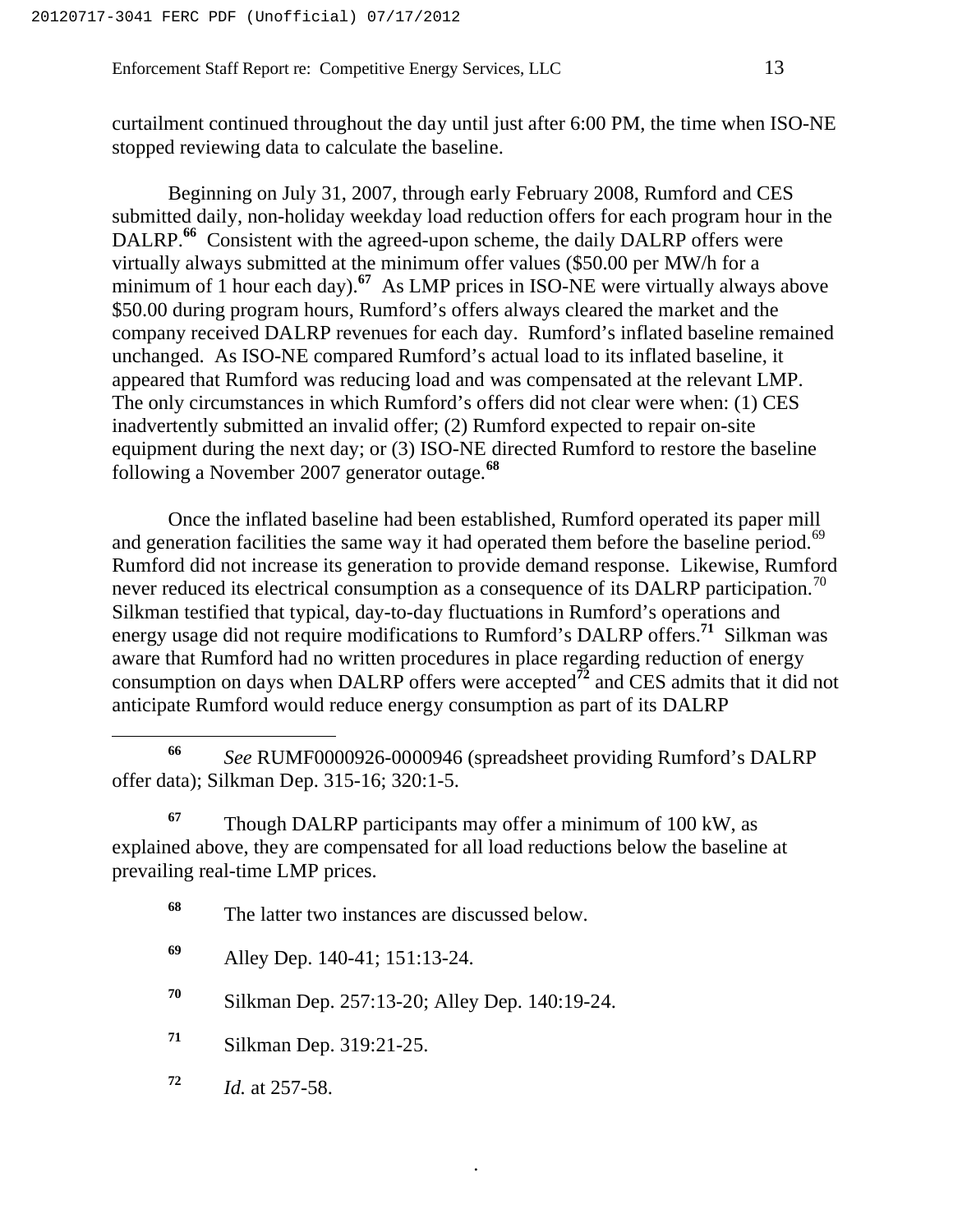participation.**<sup>73</sup>** Rumford's offers were communications to ISO-NE of an availability and willingness to reduce load by a specified amount at a specified price, yet Rumford and CES never intended to and never actually did reduce load when its offers cleared.

Table 2**<sup>74</sup>** compares the baseline for Rumford (the blue line) with Rumford's actual load (the red line) on July 31, 2007, Rumford's first day offering into the DALRP. ISO-NE, unknowingly relying upon an inflated baseline, compared Rumford's actual load against the baseline to calculate the amount of load purportedly "reduced" by Rumford during the program hours (the shaded area). ISO-NE paid \$36,193.37 for Rumford's phantom load response on July 31, 2007.**<sup>75</sup>**



A similar pattern is reflected for virtually every day of Rumford's DALRP participation. As a result of the scheme, ISO-NE paid \$3,336,964.63 for demand response that never occurred. Of this amount, Rumford received \$2,836,419.08 and CES received \$166,841.13.

.

**<sup>73</sup>** *Id.* at 210-11.

**<sup>74</sup>** *See* December 7, 2011 ISO-NE Data Response.

**<sup>75</sup>** *Id.*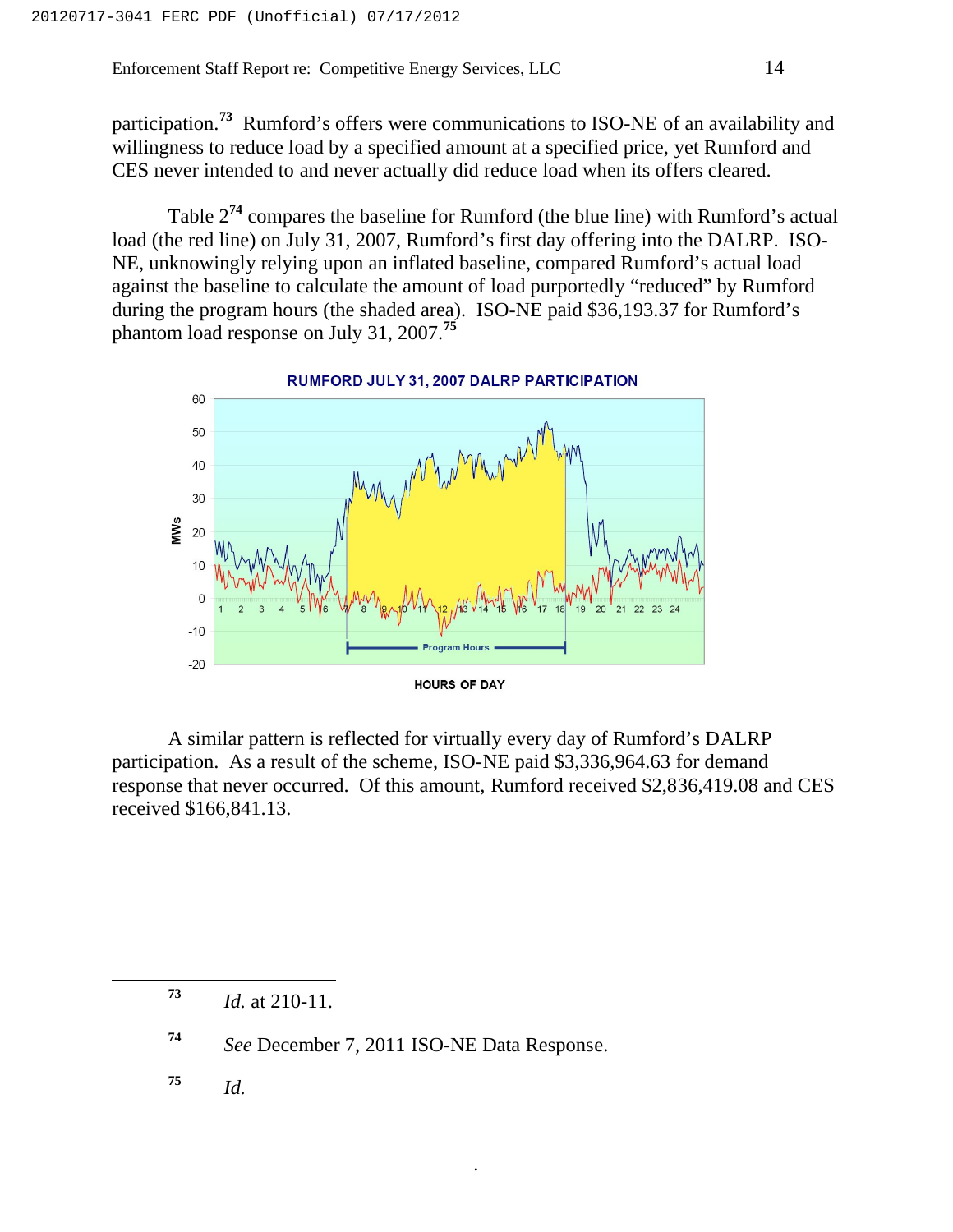#### **B. Analysis**

#### **CES violated § 1c.2 of the Commission's Regulations**

Section 222 of the FPA prohibits the use of deceptive or manipulative devices in connection with the purchase or sale of electric energy or the transmission of electric energy subject to the Commission's jurisdiction.<sup>76</sup> Order No. 670 implemented this prohibition, adopting 18 C.F.R. § 1c.2 which prohibits an entity from: (1) using a fraudulent device, scheme or artifice, or making a material misrepresentation or a material omission as to which there is a duty to speak under a Commission-filed tariff, Commission order, rule or regulation, or engaging in any act, practice, or course of business that operates or would operate as a fraud or deceit upon any entity; (2) with the requisite scienter; (3) in connection with a transaction subject to the jurisdiction of the Commission.77 Fraud is a "question of fact that is to be determined by all the circumstances of a case."<sup>78</sup>

> a) Fraudulent device, scheme or artifice; or engaged in any act, practice, or course of business that operates or would operate as a fraud

As to the first element under 18 C.F.R. § 1c.2, CES's actions constitute a fraudulent scheme or artifice. CES's scheme was based on misrepresentations to ISO-NE about Rumford's typical load and willingness and ability to reduce load. Because of these misrepresentations, Rumford and CES were compensated for load response that they knew would never occur, and, in fact, never occurred.

By curtailing generation and buying more grid power, CES and Rumford established and communicated to ISO-NE an inflated baseline that did not reflect Rumford's genuine load response capability, as Rumford did not intend to reduce its consumption or increase its generation once the baseline was established. As CES knew, the baseline is a critical component to determining the load reduction of load response resources and calculating load response payments. CES's submission to ISO-NE of load response registration information was also false, claiming that the mill had a DALRP load response capability of 20 MW. Additionally, by submitting daily offers to reduce

**<sup>77</sup>** *See Prohibition of Energy Market Manipulation*, Order No. 670, 71 Fed. Reg. 4244 (Jan. 26, 2006), FERC Stats. & Regs. ¶ 31,202, 114 FERC ¶ 61,047 (Jan. 19, 2006) (Order No. 670).

.

**<sup>78</sup>** *See id.* at P 50.

**<sup>76</sup>** 16 U.S.C. § 791A (2006).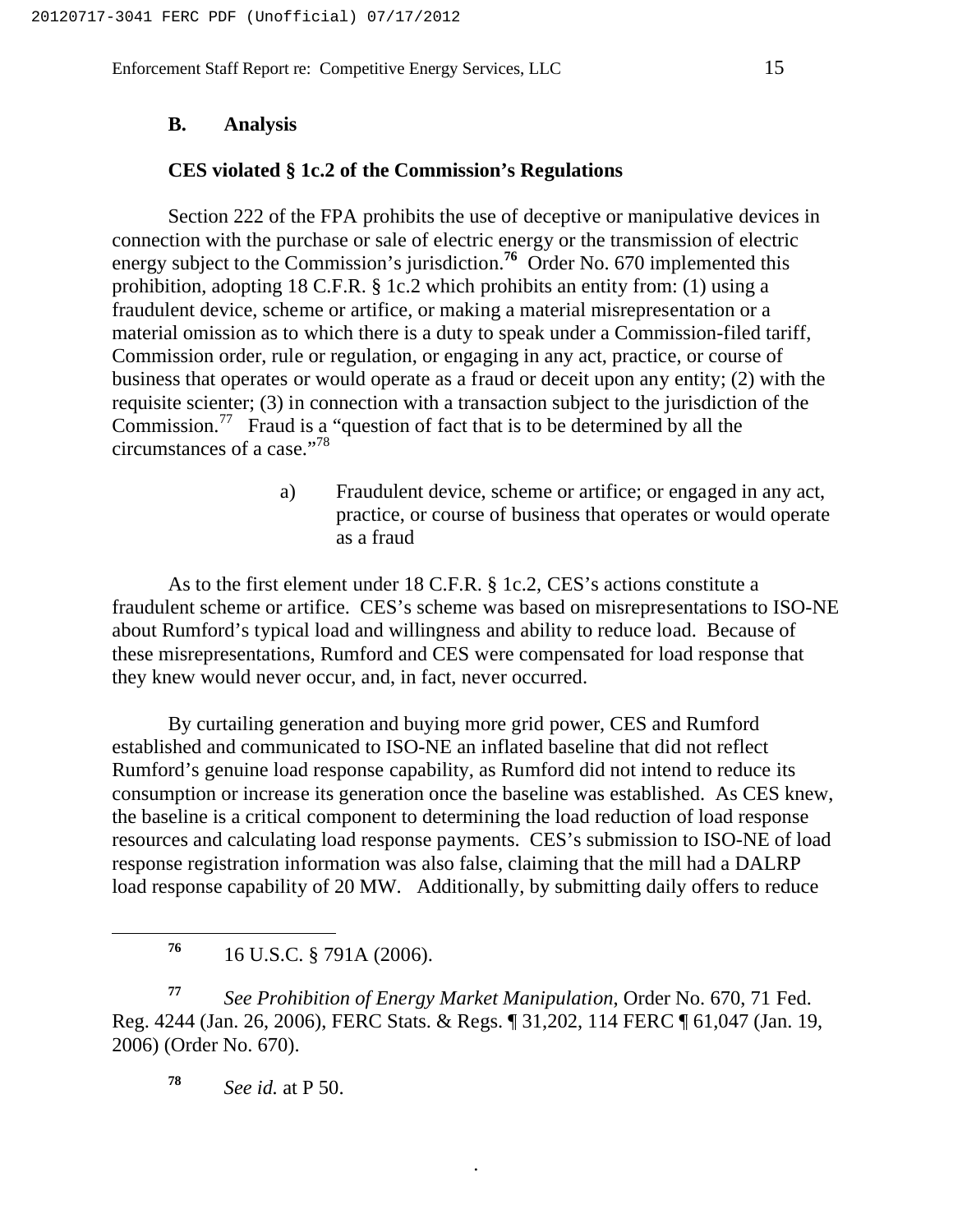load, CES and Rumford communicated a willingness and ability to reduce load. These communications were false because, as CES understood, Rumford was not reducing load and did not intend to reduce load as a result of its DALRP participation. Instead, CES and Rumford used the offers to perpetuate the inflated baseline. These actions defrauded ISO-NE at the expense of all rate payers in New England as the cost of demand response is socialized across all Network Load.

b) Scienter

CES conceived of the scheme and persuaded Rumford to establish an inflated baseline to participate in the DALRP. CES knew Rumford would not reduce any load when it participated in the DALRP.<sup>79</sup> Instead, Rumford and CES would be paid for phantom load reductions without any appreciable change in the mill's operations. CES knew such a scheme would produce no discernable benefits to the electrical grid or reduce energy prices. CES also knew that, effectively, it and Rumford would be paid by ISO-NE for doing nothing. CES and Rumford understood that Rumford would neither increase generation nor decrease electricity consumption as part of Rumford's participation. CES and Rumford intended to defraud ISO-NE.

For these reasons, Enforcement concludes that scienter is present.

c) In connection with a transaction subject to the jurisdiction of the Commission

Offers of demand response for day-ahead energy reductions are in connection with transactions subject to the Commission's jurisdiction. Section 201(b)(1) of the FPA gives the Commission jurisdiction over the sale of electric energy at wholesale in interstate commerce. Section 205(a) of the FPA confers jurisdiction to the Commission over "[a]ll rates and charges made, demanded or received by any public utility for or in connection with the … sale of electric energy subject to the jurisdiction of the Commission, and all rules and regulations affecting or pertaining to such rates or charges."**<sup>80</sup>** Courts have held that where a provision or term of an agreement directly and significantly affects a wholesale rate, it is within the Commission's broad discretion to

**<sup>79</sup>** *See*, *e.g.*, Silkman Dep. 210-11; 257:13-20.

**<sup>80</sup>** Section 205(c) of the FPA also contains similar language regarding the Commission's jurisdiction to require public utilities to file rates and charges for any sale subject to the Commission's jurisdictional rates, including all classifications, practices and regulations affecting such rates and charges, together with all contracts which in any manner affect or relate to such rates, charges, classifications and services.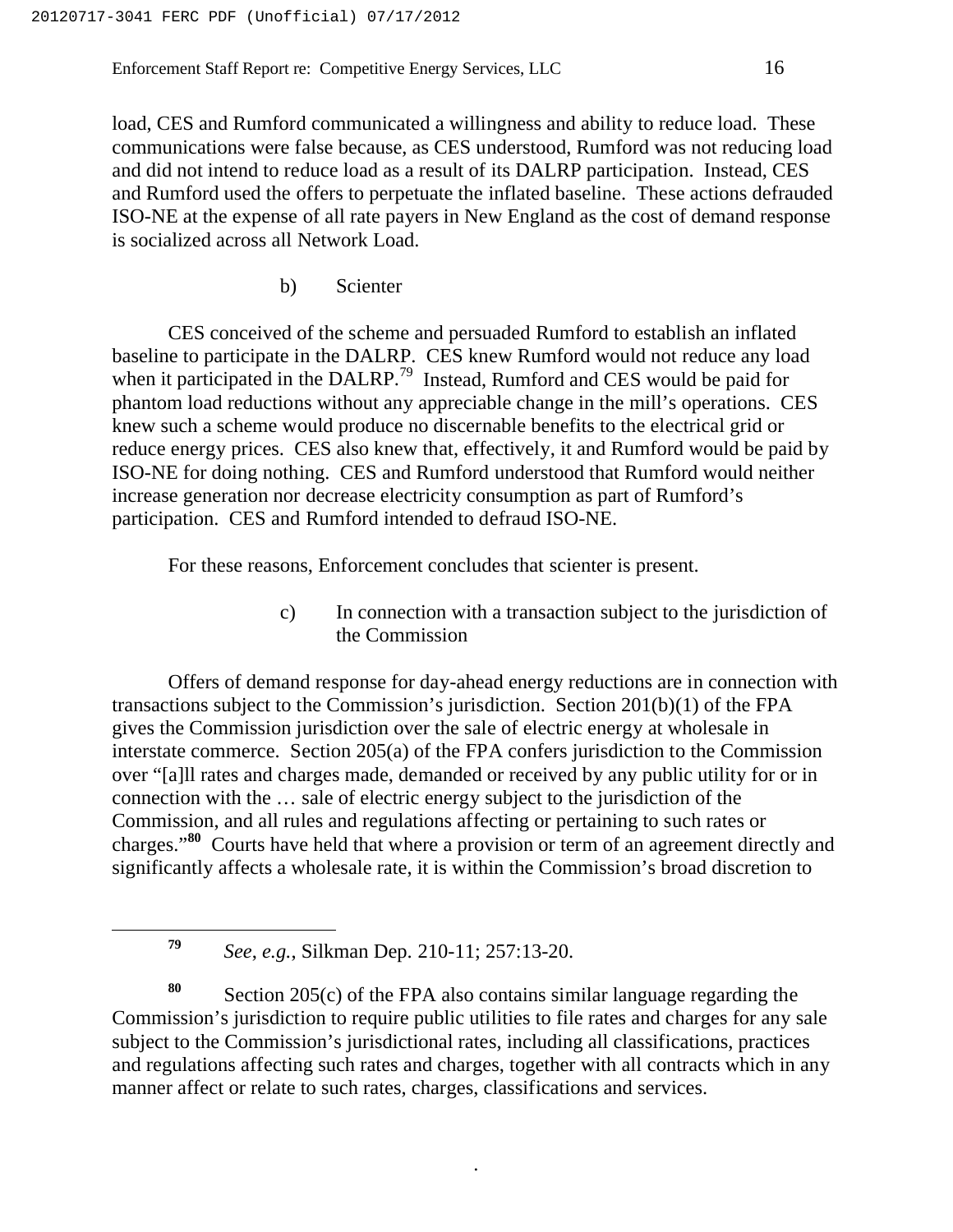determine which practice that affect rates must be described in that rate schedule.**<sup>81</sup>** Demand response has both a direct and indirect effect on wholesale rates and, indeed, the DALRP was designed precisely to affect (by lowering) wholesale prices for energy.**<sup>82</sup>** When demand response is offered into an organized market it directly affects the wholesale rates, and is therefore a practice affecting jurisdictional wholesale rates that is subject to the Commission's jurisdiction under §§ 205(a) and (c) of the FPA.

As an ISO's markets are within the Commission's jurisdiction, ISO-operated and Commission-approved load response programs are also within its jurisdiction.<sup>83</sup> CES conceived of a fraudulent scheme for Rumford's participation in this jurisdictional program, facilitated Rumford's participation, provided misleading information to Constellation and ISO-NE regarding Rumford's participation, and profited directly from the fraud. Accordingly, staff concludes that CES's fraudulent activity was in connection with a jurisdictional transaction and violated 18 C.F.R. § 1c.2.

#### **C. Defenses Raised by CES**

CES admits that it advised Rumford to curtail generation from G4 during the baseline period and purchase additional power from Constellation. CES also admits that, working with Rumford, it submitted DALRP offers through Constellation for the minimum price of \$50/MWh between August 2007 and February 2008. However, CES disputes staff's conclusion that CES's actions were intentionally deceptive, fraudulent, and in connection with a transaction subject to the Commission's jurisdiction.

**<sup>82</sup>** *See Wholesale Competition in Regions with Organized Electric Markets*, Order No. 719, 73 Fed. Reg. 64,100 (Oct. 28, 2008), FERC Stats. & Regs. ¶ 31,281 at P 47 (2008) (Order No. 719), *order on reh'g*, 128 FERC ¶ 61,059 (2009) (Order No. 719- A), *order on reh'g*, 129 FERC ¶ 61,252 (2009) (Order No. 719-B).

**<sup>83</sup>** *See* Order Nos. 719 and 719-A; *New England Power Pool and ISO New England, Inc.*, 111 FERC ¶ 61,064 (2005) (approving ISO-NE load response programs and related tariff provisions); *Removing Obstacles to Increased Electric Generation and Natural Gas Supply in the Western United States*, 96 FERC ¶ 61,155 at 61,679, *order on clarification and reh'g*, 97 FERC ¶ 61,024 (2001). *See also Conn. Dep't of Pub. Util. Control v. FERC*, 569 F.3d 477 (D.C. Cir. 2009) (upholding the Commission's authority to review the ISO-NE Installed Capacity Requirement under the Federal Power Act).

**<sup>81</sup>** *City of Cleveland v. FERC,* 773 F.2d 1368, 1376 (D.C. Cir. 1985*). See also Connecticut Dept. of Public Utility Control v. FERC,* D.C. Cir. 07-1375, slip op. at 14-15 (D.C. Cir. 2009) (holding that capacity decisions about an interconnected bulk power system affect Commission's jurisdictional transmission rates for that system and are within the Commission's jurisdictional authority).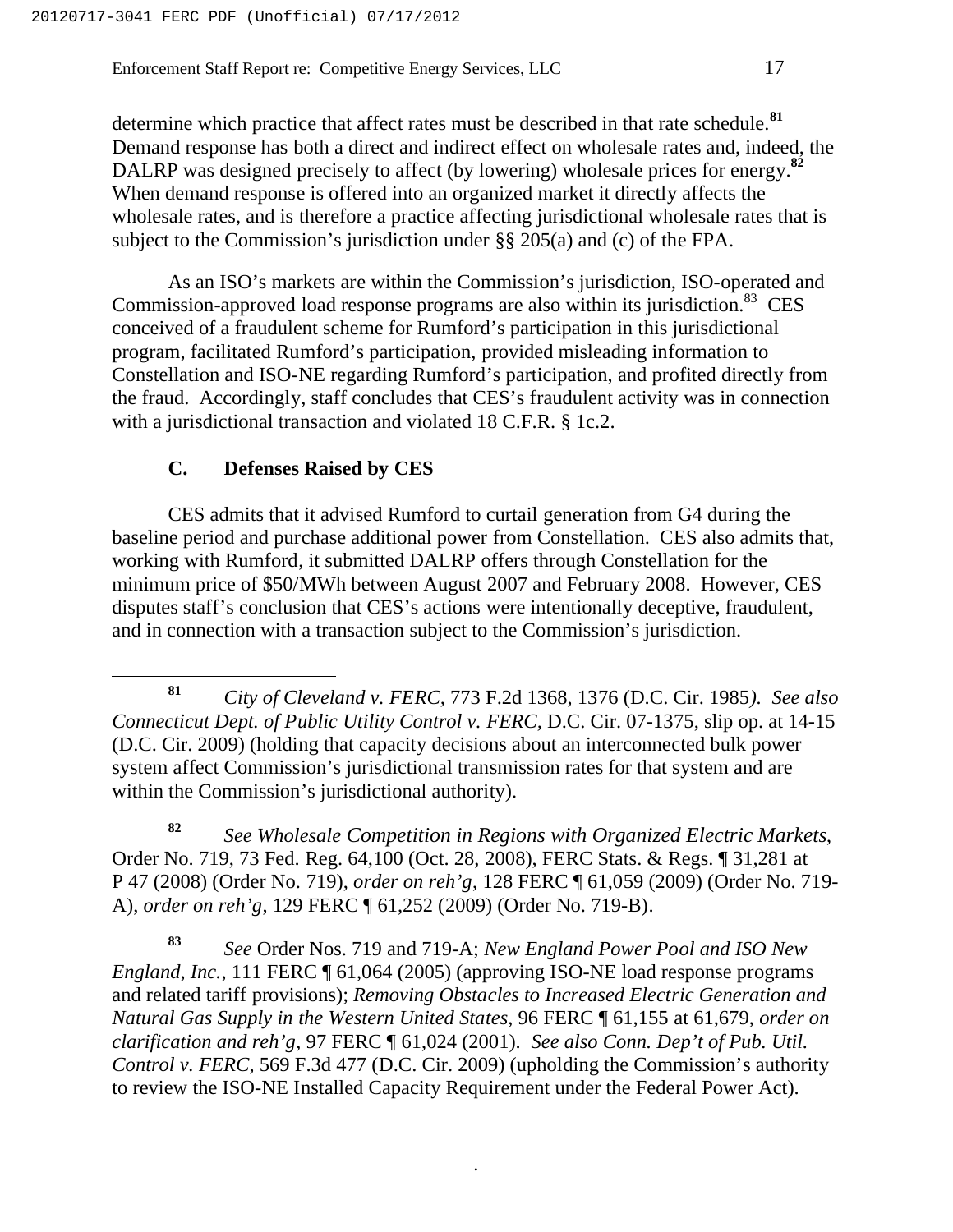Enforcement has reviewed all of CES's arguments and believes them to be without merit. CES's arguments are not often explicitly linked to § 1c.2's criteria. However, virtually all of CES's defenses fall into the categories discussed below.

#### 1. CES claims that its actions were based on a good faith review of ISO-NE rules

CES claims that ISO-NE's LRP Manual provided no guidance on how to operate during the baseline period and that, without any reliable guideposts, CES provided advice to Rumford on how to set the baseline in accordance with its best understanding of the DALRP rules.**<sup>84</sup>** CES further argues that it expected Rumford would "regularly [] curtail electricity load to satisfy its bid obligations under the DALRP"**<sup>85</sup>** and that under CES's understanding of the program, the essential question was determining the level of generation necessary to safely operate the paper mill, and to set the baseline so that only that excess generation was made available under the DALRP. In fact, CES argues that Rumford was effectively required to artificially set its baseline; that it "had to set its baseline *somewhere*."**<sup>86</sup>** This involved, according to CES, setting generation to "simulate" then non-existent market conditions: namely, "a situation where market prices were low."**<sup>87</sup>**

These arguments are specious. There is no contemporary evidence that Rumford and CES believed actual load response would be required under the adopted scheme. In fact, as discussed above, the investigative record demonstrates the opposite: Rumford and CES knew that they would be paid for doing nothing. Further, CES cannot explain why it needed to "set" a baseline that was designed to change to reflect actual variations in the mill's load.**<sup>88</sup>** Setting a baseline at an artificial quantity is inconsistent with the DALRP requirement that actual load be used for baseline calculations. Finally, it is implausible that Silkman or CES believed that legitimate participation by an industrial demand response participant was conditioned upon \$120,000 in uneconomic energy purchases

- **<sup>85</sup>** CES 1b.19 Response at 21.
- **<sup>86</sup>** *Id.* at 16 (emphasis original).
- **<sup>87</sup>** Silkman Dep. 265-66.
- **<sup>88</sup>** LRP Manual, § 4.2.1.

**<sup>84</sup>** *See* CES 1b.19 Response at 17 and 21.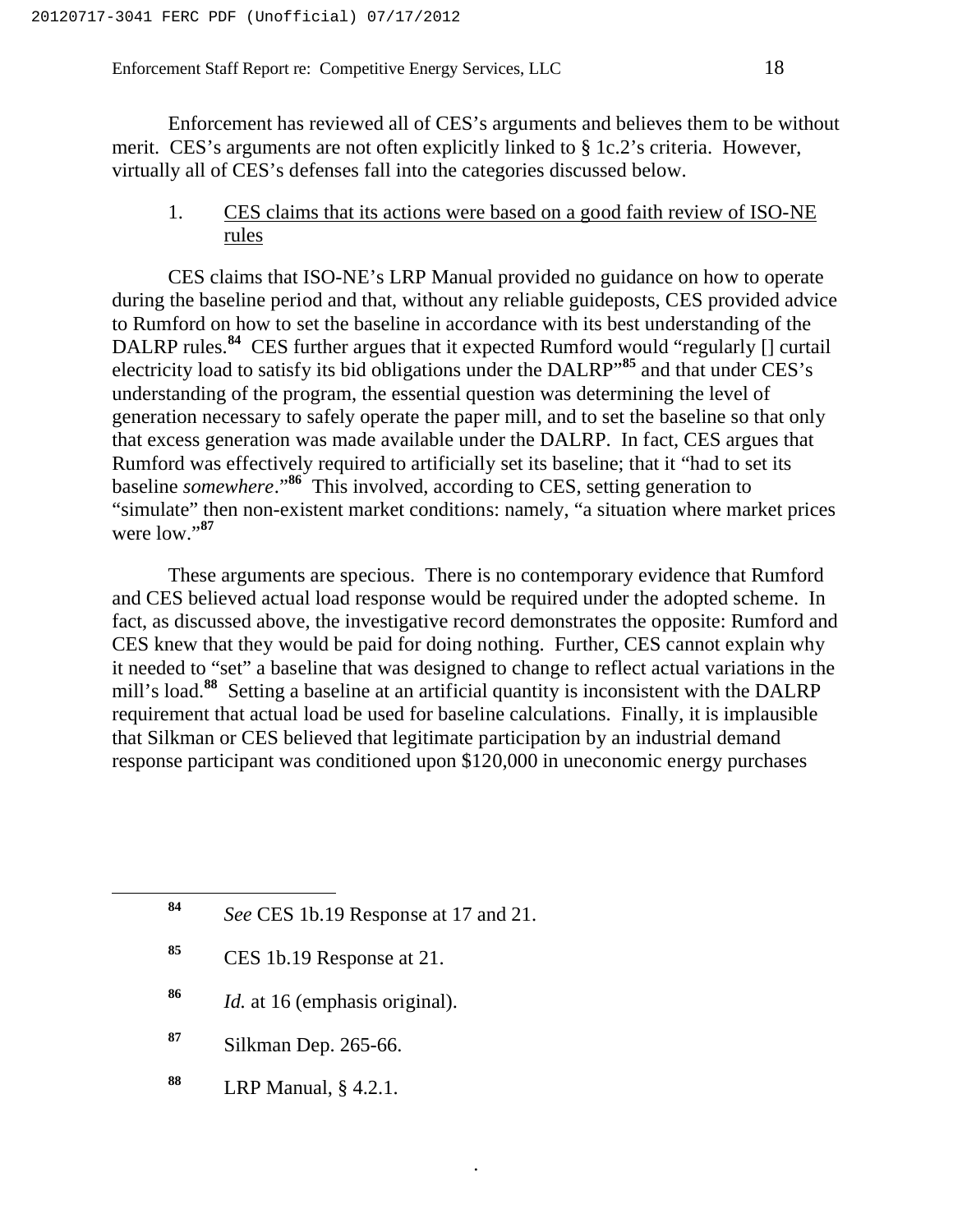during the baseline period. CES has not provided any contemporary evidence that CES actually interpreted the DALRP so as to require the setting of an artificial baseline.**<sup>89</sup>**

CES also claims that, while Rumford did not have to reduce load to be paid for DALRP load response, CES initially believed that Rumford would need to "shed load in the program."**<sup>90</sup>** This assertion is inconsistent with statements made under oath by Rumford managers. When CES briefed Rumford on its proposal to create an artificial baseline, Rumford personnel understood there would be no genuine risk to participation,**<sup>91</sup>** that there would be no benefit to the grid,**<sup>92</sup>** and, most tellingly, that the proposal sounded as if Rumford and CES would be getting paid for doing nothing.**<sup>93</sup>** Had CES truly thought that Rumford would have to regularly reduce load under its scheme (either by reducing consumption or increasing generation), the participants in these meetings would not have believed that the proposal sounded "too good to be true."**<sup>94</sup>**

#### 2. CES claims that providing DALRP advice to Rumford was very complex

CES states that directing Rumford's DALRP participation was "an enormously complex undertaking" because of the physical characteristics of the mill and the fact that the mill's energy needs and fuel costs fluctuated hourly.**<sup>95</sup>** CES cites a 2008 ISO-NE tariff filing explaining that some baseline methodologies for demand response programs

- **<sup>91</sup>** Silkman Dep. 258-59.
- **<sup>92</sup>** Alley Dep. 68:14-24; 67:5-11.
- **<sup>93</sup>** *See*, *e.g.*, *id.* at 116:9-15.
- **<sup>94</sup>** *Id.* at 117:3-7.
- **<sup>95</sup>** CES 1b.19 Response at 2.

**<sup>89</sup>** In its submissions, CES often misstates the operation of the DALRP. For example, CES argues "[s]ince no one was ever asked to reduce load, the DALRP can be made to appear in retrospect as payment for 'doing nothing,' but the actual payment was for being available to interrupt load." CES 1b.19 Response at 40. This statement is a straw man. The DALRP did not pay participants for their "availability to interrupt load." The DALRP paid participants who *actually* reduced load. Participants were required to reduce load when they made offers to reduce load and those offers were accepted. Since Rumford offered to reduce load and those offers were accepted, Rumford was required to reduce load every day.

**<sup>90</sup>** *Id.* at 23.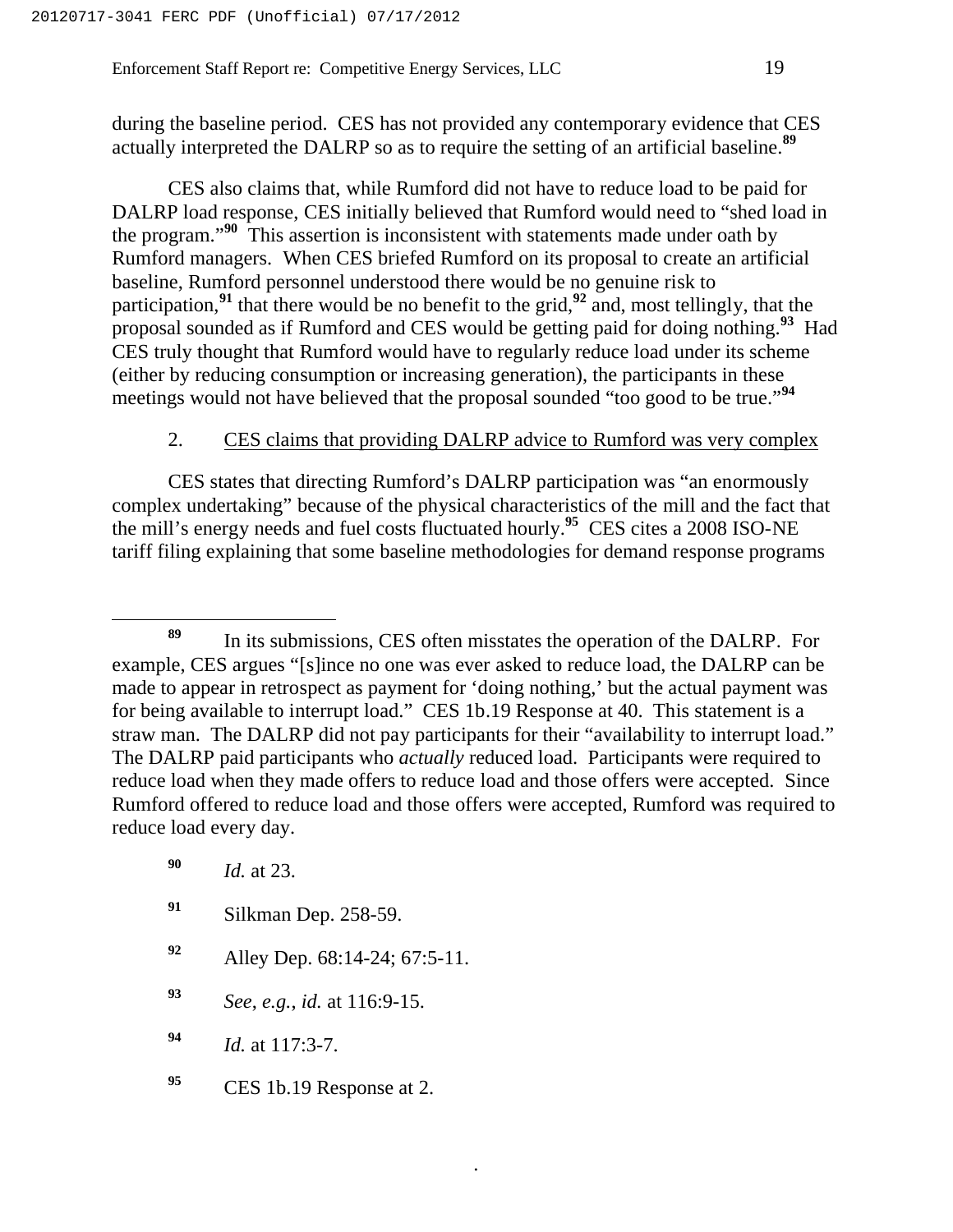are complex.**<sup>96</sup>** Because of this alleged complexity, CES essentially claims that its actions cannot be deemed fraudulent.

CES misstates the complexity of the DALRP and the scheme proposed by CES. First, while some demand response baseline mechanisms are complex, the DALRP baseline process was not. The initial DALRP baseline was calculated using a participant's actual load in the program hours for five days. There is no evidence that CES misunderstood the baseline calculation process.

Second, CES's proposed scheme was easily understood: reduce generation when ISO-NE measures baseline load to establish an inflated baseline, return to typical operation after a baseline is established, submit uniform offers to reduce load each day, and receive payment for phantom load reductions. While CES now claims that Rumford's load profile required a complicated curtailment scheme and large uneconomic purchases of energy to set a baseline, there is no contemporary evidence backing up this assertion. CES did not engage in any complex analysis of Rumford's load or research how to set an artificial baseline based on a difficult "simulation" of hypothetical market conditions. CES's conduct was not the result of confusion or mistake; it was deliberate, calculated fraud.

#### 3. CES claims that flaws in the DALRP caused the static baseline

CES argues that the perpetuation of Rumford's static baseline was the result of a flawed DALRP program rather than a scheme to defraud ISO-NE. CES asserts that once the baseline was originally established, CES submitted DALRP offers to Constellation in Rumford's name for the minimum price of \$50/MWh. Because ISO-NE did not change the minimum offer price, and because the market price generally did not fall below \$50/MWh, Rumford's offers were accepted each day.**<sup>97</sup>** CES claims that this conduct did not violate ISO-NE's tariff, and therefore the company is insulated from any finding that it violated § 1c.2.**<sup>98</sup>**

Silkman admitted he understood that energy prices in New England had increased and that there was the possibility DALRP customers could offer successfully into the DALRP every day, resulting in a static baseline.<sup>99</sup> Silkman also acknowledged that "the

.

**<sup>99</sup>** Silkman Dep*.* 412:11-413:8.

**<sup>96</sup>** *Id.* at 20-21 (quoting *ISO New England, Inc.*, 123 FERC ¶ 61,021 at P 29 (2008)).

**<sup>97</sup>** *Id.* at 31-34.

**<sup>98</sup>** *Id.* at 1.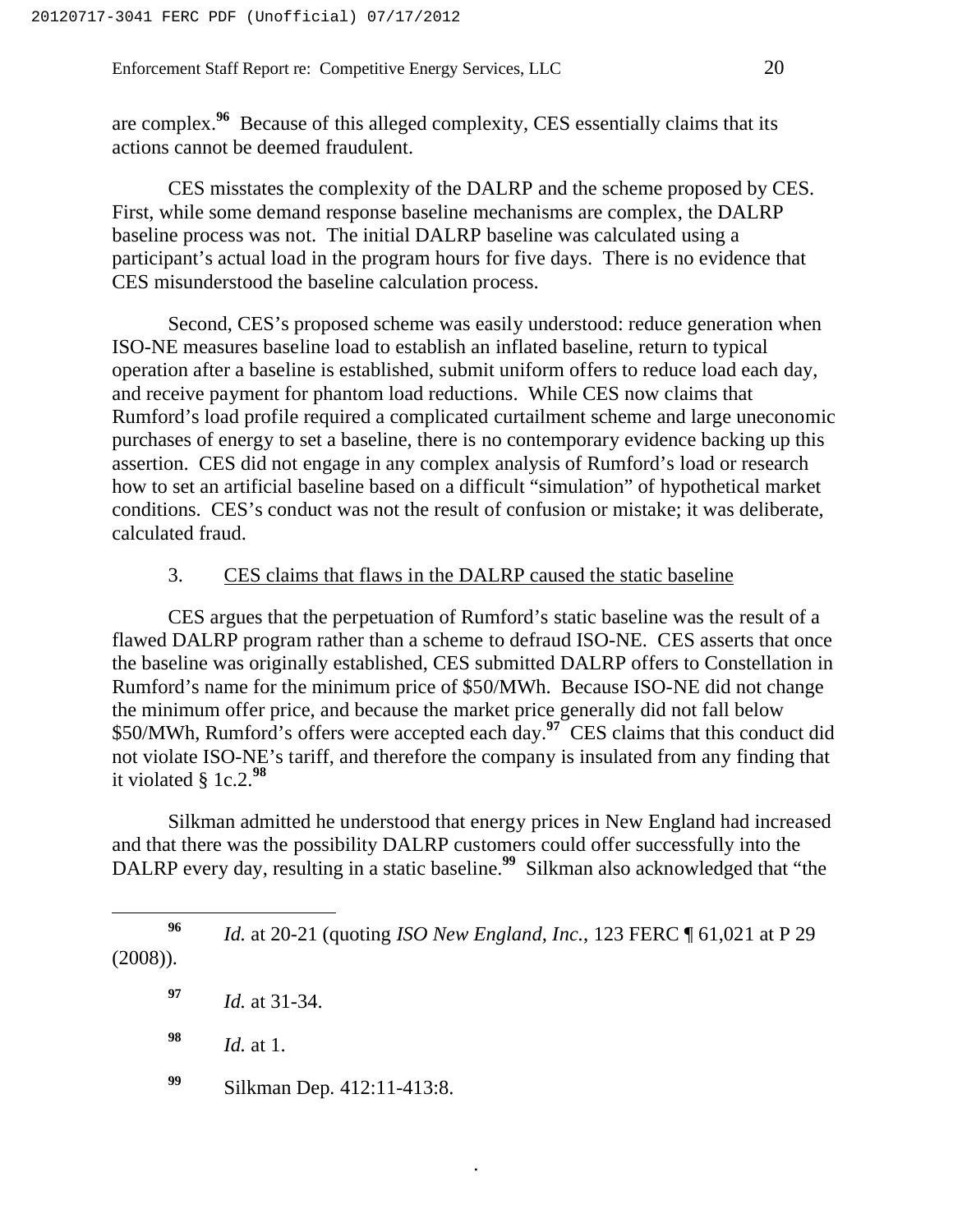inability to adjust [the] baseline on an ongoing basis creates some potentially perverse results"**<sup>100</sup>** including allowing ISO-NE to "pay for load that is not really interrupted."**<sup>101</sup>** Although Silkman could not specifically recall telling Rumford that the baseline would not change if DALRP energy offers were accepted, he admitted it was likely that he had.**<sup>102</sup>**

CES cites the fact that ISO-NE later modified the DALRP to ensure that baselines were more likely to include updated load data, but this modification does not provide any defense to CES's conduct. The investigative record shows that during the period in question CES and Rumford chose to use high energy prices in New England as an opportunity to implement a scheme to receive demand response payments without providing any load reduction.

Enforcement also notes that, while ISO-NE's tariff did not specifically prohibit CES's scheme, section 1c.2 applies regardless of whether a tariff specifically prohibits a certain form of conduct.**<sup>103</sup>** Conduct that may not conflict with a tariff may nonetheless be part of a fraudulent scheme.

#### 4. CES claims that Constellation was fully aware of Rumford's baseline activities and that fact exonerates CES

CES claims that its actions in the DALRP were not fraudulent because Constellation was fully aware of Rumford's actions. This argument is not persuasive.

As a threshold matter, whether Constellation employees could have deduced CES's behavior is not relevant to the question of whether CES engaged in fraud. CES deceived and defrauded ISO-NE. Constellation's alleged knowledge of CES's behavior, even if true, would not absolve CES or Rumford of their deception of ISO-NE and the harm caused to all New England rate payers.

**<sup>100</sup>** *Id.* at 92:17-19.

**<sup>103</sup>** For example, CES asserts that submitting DALRP offers at the minimum offer price of \$50.00 per MWh was permitted by the ISO-NE tariff. *See* CES 1b.19 Response at 32-33. Staff does not allege that the offers, in isolation, violate § 1c.2. Rather, the scheme was fraudulent because CES used these offers to perpetuate an inflated baseline, allowing it to repeatedly claim payment for load reductions that did not occur.

**<sup>101</sup>** *Id.* at 92-93.

**<sup>102</sup>** *Id.* at 243:16-21.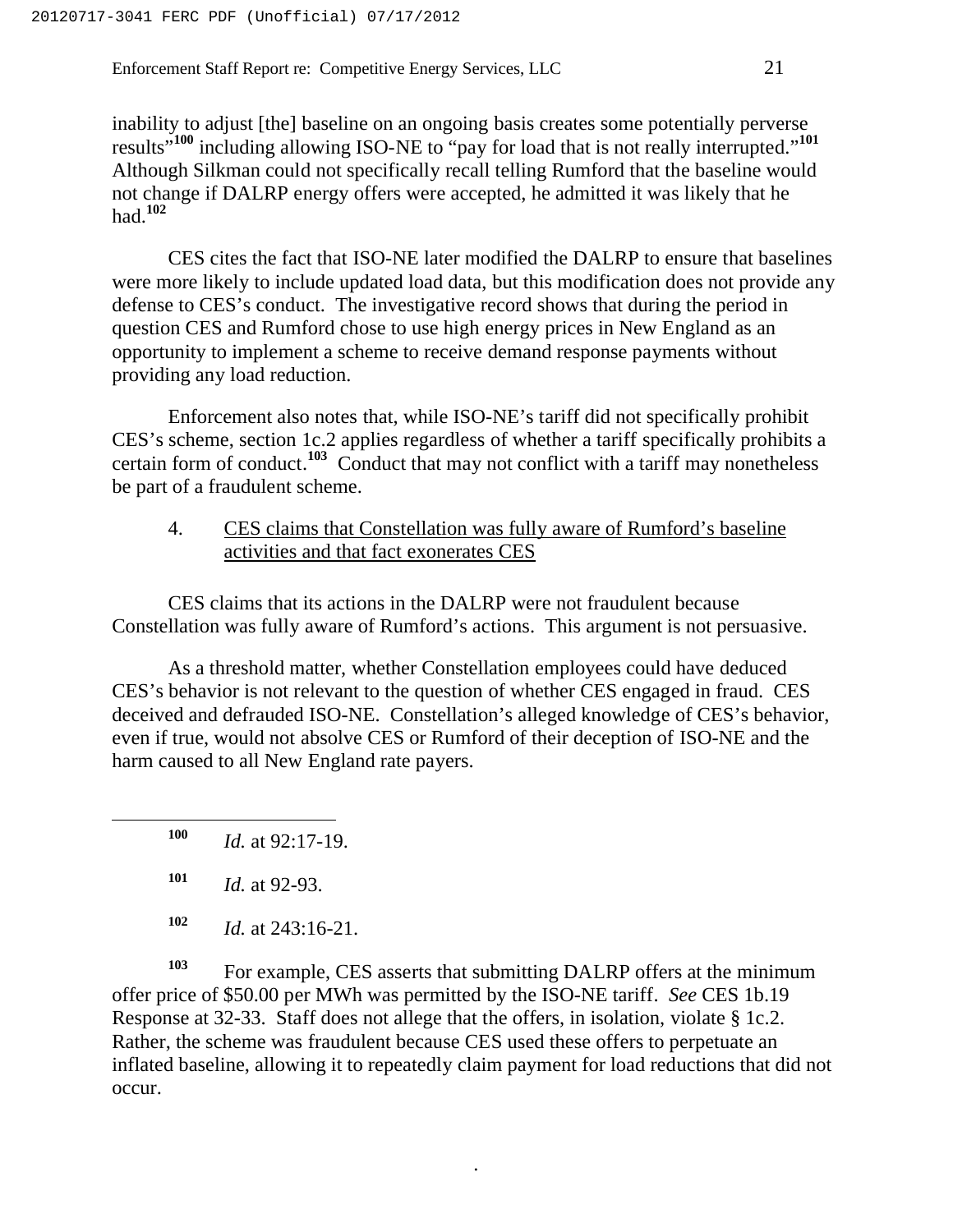As a factual matter, CES never told Constellation of its scheme or even that Rumford curtailed generation during the baseline period. However, CES claims more generally that Silkman and Constellation discussed Rumford's baseline "on at least three occasions."**<sup>104</sup>** In a strict sense, this statement is true, as CES and Constellation discussed the timing of the baseline and other procedural aspects of Rumford's initial DALRP participation. However, CES admits that it never disclosed to Constellation the fact that Rumford curtailed generation during the baseline period or that Rumford had an inflated baseline.**<sup>105</sup>** Internal, contemporaneous Constellation documents indicate that Constellation was unsure how Rumford was participating in the DALRP **<sup>106</sup>** and the sworn testimony of Constellation employees is consistent on this point.**<sup>107</sup>** Staff asked CES to produce all documents relevant to its contention that CES discussed the baseline with Constellation. CES produced no responsive materials.<sup>108</sup> Simply put, there is no credible written or oral evidence that CES clearly told Constellation how Rumford operated during the baseline period.**<sup>109</sup>** CES's focus on a Constellation data response on this point is misplaced.**<sup>110</sup>**

**<sup>104</sup>** *Id.* at 8.

**<sup>105</sup>** *See, e.g.*, Silkman Dep. 260:7-15 ("Q. On your application did you state or did Rumford state that it was curtailing generation during the baseline period? A. There was no reason to state that on the application."); *accord* Silkman Dep. 265:16-22 ("Q. Prior to the time in which the baseline was set, did you or anyone else at Rumford contact Constellation and explicitly tell them that Rumford intended to curtail generation during the baseline period? A. I'm not sure what you mean by explicitly . . ."); *accord* Silkman Dep. 266:15-21 (Q. . . . Looking at only the time period before the baseline was set, do you recall using the word curtailment in any conversations that you had with Constellation regarding participation in the load response programs? A. I don't recall that word, no."); *accord* Silkman Dep. 366:12-17 ("Q. Did Amy [Richard of Constellation] ever ask you specifically if you had recommended that Rumford turn off generation during the baseline period? A. I don't recall her asking. If she had I would have told her because that is how we did it, but I don't recall her asking that question specifically.").

**<sup>106</sup>** *See, e.g.*, Constellation Data Response 18 (and revised response).

**<sup>107</sup>** *See, e.g.*, Richard Dep. 85:21-24; 91:18-92:7.

**<sup>108</sup>** *See* CES's February 16, 2010 Data Response 7.

**<sup>109</sup>** CES focuses on an August 2007 meeting with Constellation as support for its position that CES told Constellation how Rumford's baseline was established. In fact, Constellation called the meeting because it had concerns about Rumford's participation and was uncertain as to how exactly Rumford had participated in the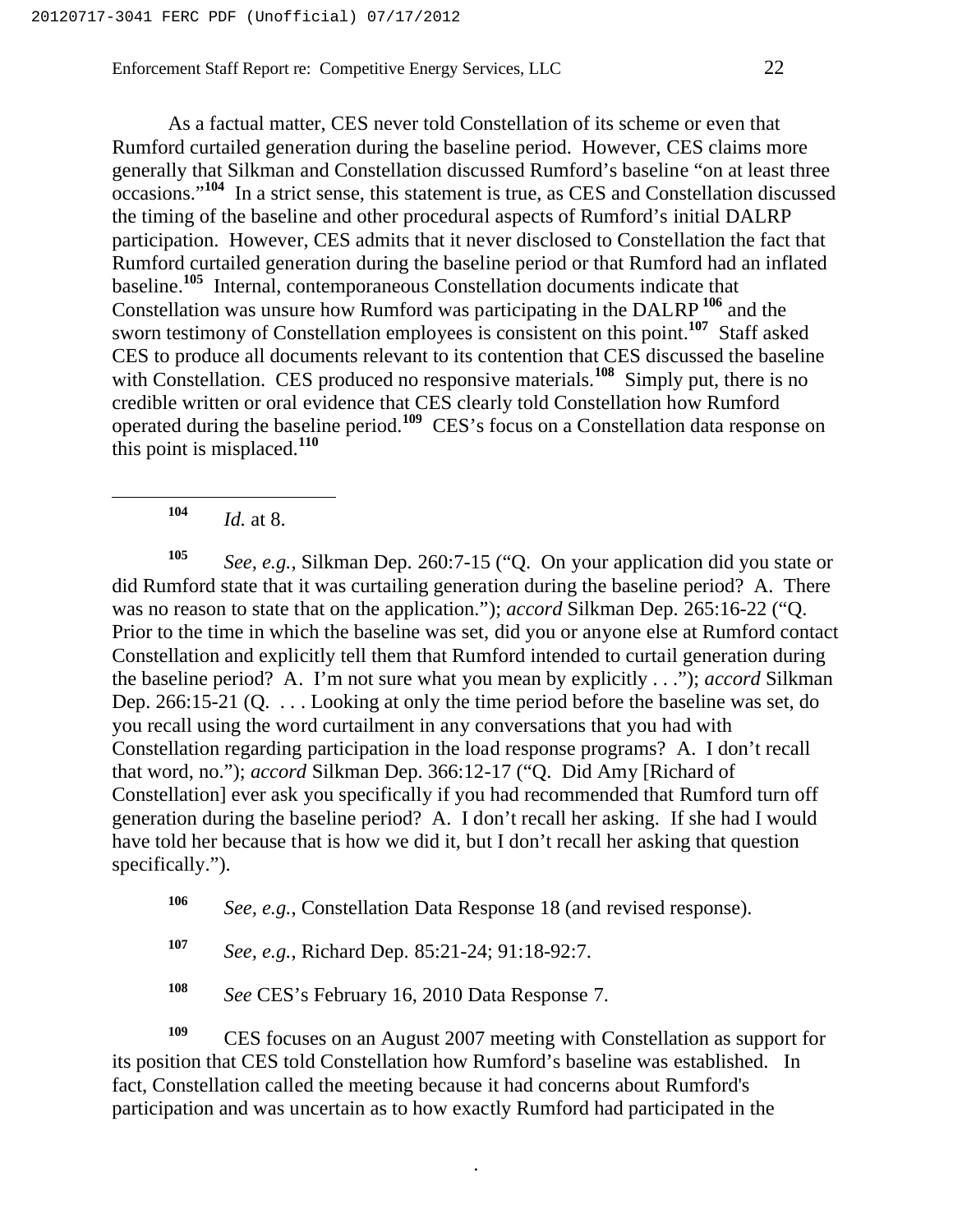$\overline{a}$ 

Further, CES's position is inconsistent with later events. In January 2008, CES received a phone call from Peter Kelly-Detwiler, a Senior Vice-President at Constellation.**<sup>111</sup>** Silkman stated that Kelly-Detwiler informed Silkman that Constellation would soon be sending a letter to all of Constellation's DALRP customers, including Rumford, outlining concerns Constellation had developed regarding the program.**<sup>112</sup>** Silkman testified that Kelly-Detwiler indicated in this phone conversation that the letter was sent at the direction of Constellation's legal department, and that it was not specifically directed to CES's DALRP clients.<sup>113</sup> Within twenty-four hours of this conversation, Silkman contacted Rumford counsel Ron Guay and informed him that the

Constellation provided CES an advance copy of the letter which stated that Constellation was "concerned that some of our Day-Ahead Program customers may have increased their usage while ISO-NE was determining their baselines, possibly due to changed production schedules or on-site generation outages. If baseline usage is

letter sent by Constellation "was not directed to Rumford's participation."**<sup>114</sup>**

program including the establishment of Rumford's baseline. Richard Dep. 49:2-8. Constellation employees, including account manager Amy Richard, testified that while Constellation and CES discussed Rumford's DALRP participation during this meeting, CES never clearly explained that Rumford curtailed generation during the baseline or that the baseline had been inflated. *Id.* 79-80. In fact, CES's explanation regarding Rumford's participation was unclear, lacking any detail, and confusing, and Richard remained concerned about Rumford's participation following this meeting.

**<sup>110</sup>** CES argues that the testimony of Constellation personnel is inconsistent with an initial Constellation data response where Constellation stated CES told it that "Rumford shut down its boiler and turbine in order to increase its baseline." *See* Constellation Data Response 18 (and revised response). *See also* CES 1b.19 Response at 3 (referencing Constellation Data Response 18). In response to further questioning by staff regarding this statement, Constellation corrected and clarified the response. All Constellation employees deposed by staff stated that CES never explicitly disclosed it had advised Rumford to create an artificial baseline by curtailing generation during the baseline period.

- **<sup>111</sup>** Silkman Dep. 385:5-18.
- **<sup>112</sup>** *Id.* at 385:11-18.
- **<sup>113</sup>** *Id.* at 385-86.
- **<sup>114</sup>** *Id.* at 391:14-24; 392:11-15.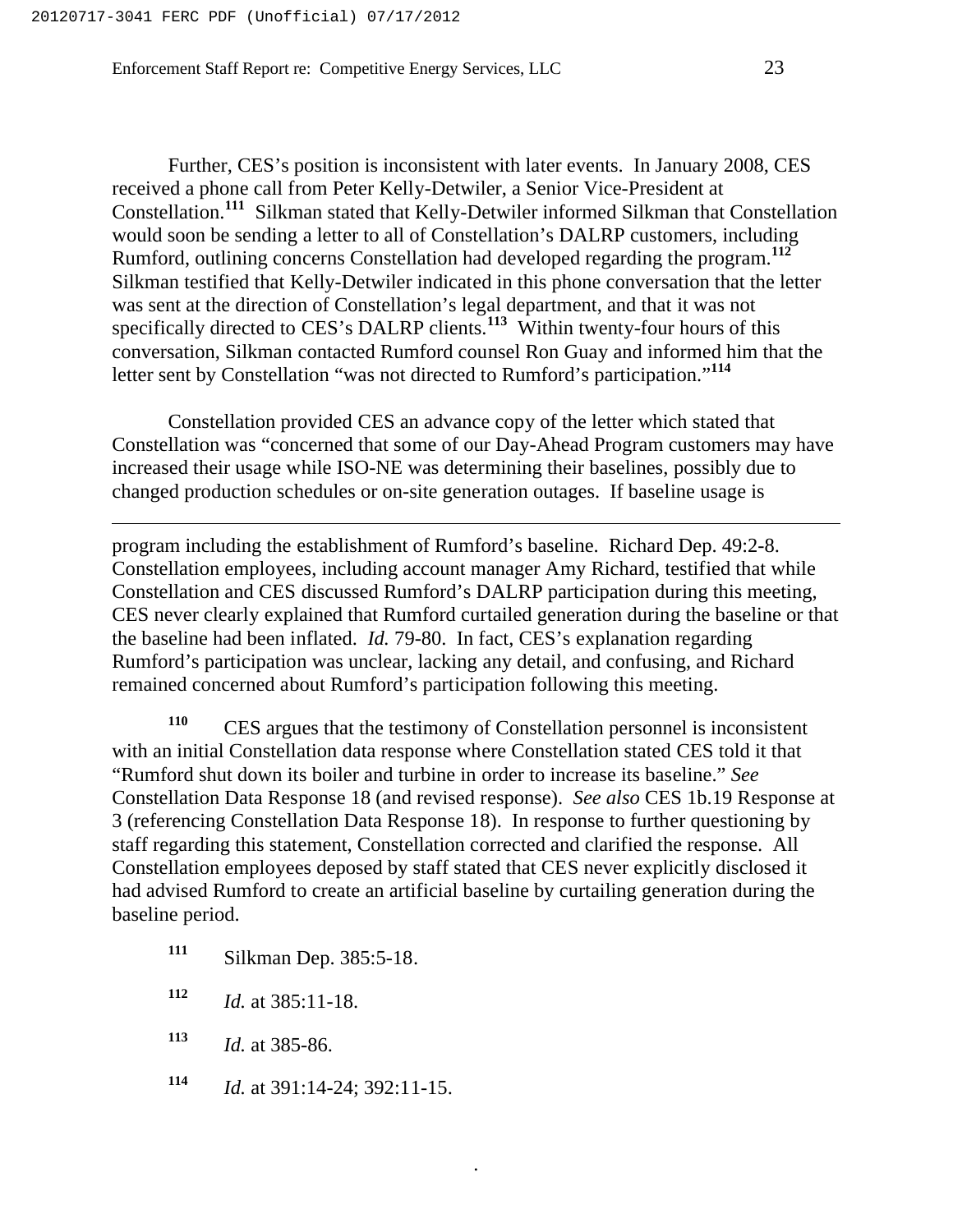'inflated' in this manner, bids into the Day-Ahead Program may reflect a customer's normal usage rather than dispatchable load that ISO-NE can depend upon for reliability purposes."**<sup>115</sup>** When pressed, Silkman testified that the language in the letter regarding customers' inflated baselines did not cause CES concern as Constellation had indicated that the letter was not directed specifically to Rumford or other CES clients.**<sup>116</sup>** CES did not contact anyone at ISO-NE or Constellation to discuss the content of the letter.**<sup>117</sup>**

CES's reaction to Constellation's letter and call from a Constellation Vice-President is inconsistent with CES's claim that Constellation was aware of the baseline inflation scheme. The letter clearly indicated that inflated baselines were impermissible and that participants should not be paid for "normal usage." Had CES previously told Constellation that generation was curtailed during the baseline period (creating an inflated baseline) or that Rumford was being compensated for "normal usage," one would expect a much different reaction by Silkman and CES. At the very least, one would expect Silkman and CES to remind Constellation that it had allegedly permitted and approved the scheme and seek further discussions with Constellation.

In fact, Silkman, CES, and Rumford were aware that ISO-NE viewed the scheme as fraudulent *before* Constellation sent its letter. On January 21, 2008, Silkman forwarded to Rumford managers Abradi and Guay a January 16, 2008 presentation by ISO-NE on concerns that ISO-NE had developed regarding the DALRP.**<sup>118</sup>** In his cover e-mail, Silkman stated that ISO-NE was contemplating changes to the DALRP: "The problem with this is that there will be many days in which the clearing price does not get above the minimum bid, which will result in an adjustment to the Baseline."**<sup>119</sup>** He also highlighted the fact that the attached presentation shows the "concern that ISO-NE has" about the DALRP.**<sup>120</sup>** The ISO-NE PowerPoint presentation describes precisely the scheme adopted by Rumford and CES: "several Market Participants appear to have figured out how to benefit from the creation and maintenance of a static [baseline]" by "intentionally inflating their [baseline]. This is done by increasing consumption or by decreasing the output of behind-the-meter generation when building the CB [baseline],

.

| 115 | See Rumf0001701-02; Silkman Dep. 397:3-9. |
|-----|-------------------------------------------|
| 116 | Silkman Dep. 398-99.                      |
| 117 | <i>Id.</i> at 396:3-12; 399:4-14.         |
| 118 | Rumf0001495-0001497.                      |

**<sup>119</sup>** Silkman Dep. 396:3-12; 399:4-14.

**<sup>120</sup>** *Id.*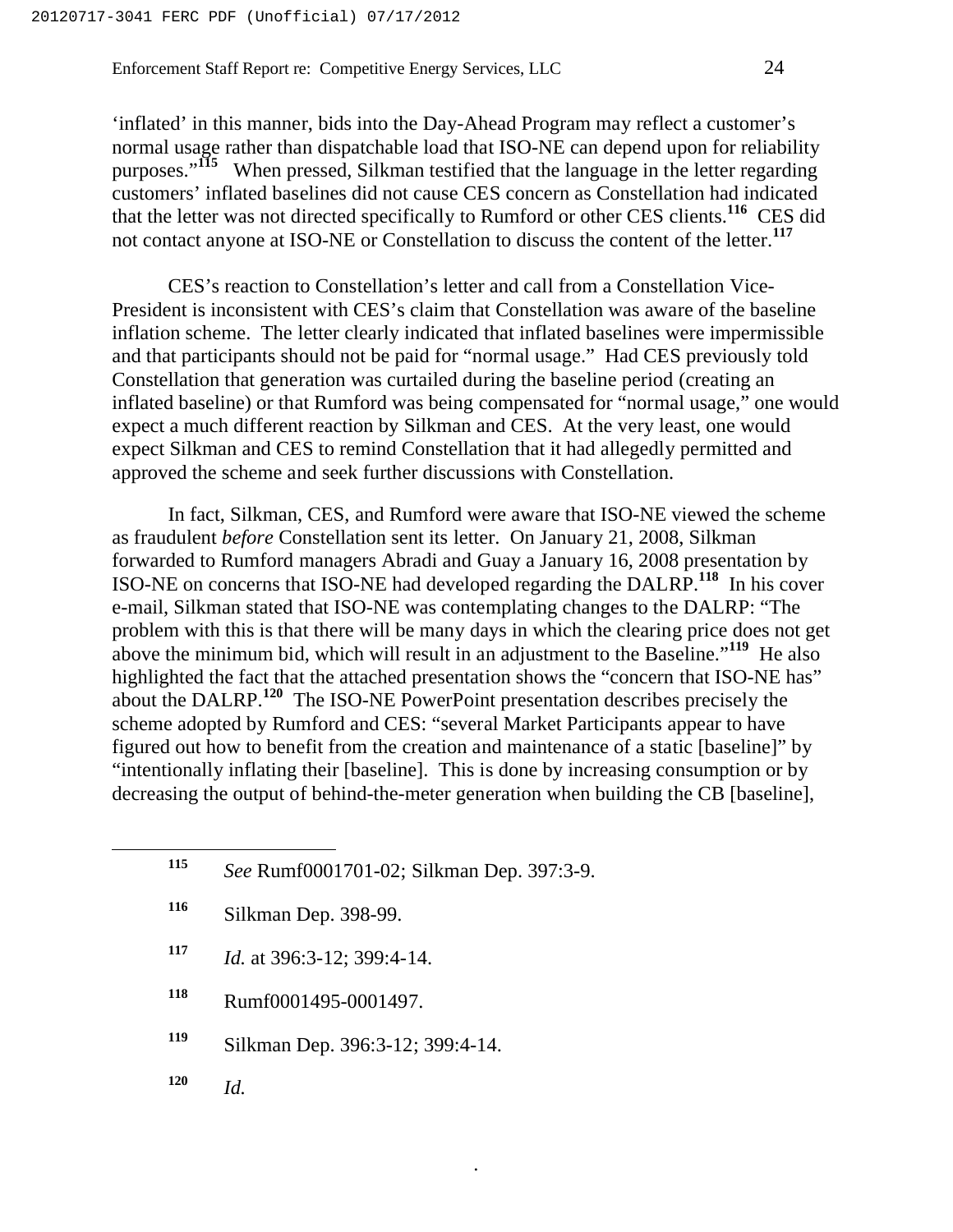and by submitting a \$50.00/MWh offer (which would clear in today's market) and returning to normal operations for every day thereafter."**<sup>121</sup>**

5. CES claims that G4 outages during DALRP participation demonstrate good faith

CES claims that during September and November 2007, Rumford and CES elected not to take advantage of outages of G4 to further increase the baseline, demonstrating that CES did not act in the DALRP with intent to defraud. CES argues that in September 2007, Rumford and CES submitted DALRP offers of 1 MW during a G4 outage, although, if they had instead chosen not to submit DALRP offers during the outage the baseline would have increased.**<sup>122</sup>** Further, CES argues that in November 2007 during another G4 outage, CES sought Constellation's advice on how to participate in the DALRP during this outage and Constellation spoke to ISO-NE staff who advised Constellation to reset Rumford's baseline in order to return the baseline to the level Rumford originally set when it joined the DALRP in July 2007.**<sup>123</sup>** CES states that Silkman felt "vindicated" when ISO-NE provided direction that reestablished the original baseline.**<sup>124</sup>** Staff disagrees with CES's arguments.

Regarding the September 2007 event, data submitted by Rumford (and cited by CES) indicates that CES's description of the September event is faulty. It appears that Rumford and CES actually reaped substantial unjust profits for phantom load reductions during the September outage. By offering 1 MW for each program hour during the unexpected outage of G4, Rumford and CES received DALRP compensation for 1 MW of demand response at the relevant Day-Ahead price and additional DALRP deviation payments paid at the generally higher Real-Time price. In fact, according to the data provided, during this time Rumford was compensated in some hours for over 70 MW of demand response that did not occur.**<sup>125</sup>** Rumford's 1 MW hourly offers on September 13,

- **<sup>122</sup>** CES 1b.9 Response at 28.
- **<sup>123</sup>** *Id.* at 29-30.
- **<sup>124</sup>** *Id.*

**<sup>125</sup>** *See* LONDONECON060610-14. For example, on hour 18 on September 13, 2007, Rumford offered 1 MW of load response into the DALRP. Because of its inflated baseline (and, apparently, reduced mill operations during the G4 outage), Rumford showed a load response of 72.132 MW during this hour.

**<sup>121</sup>** RUMF0002828; PowerPoint Presentation by Henry Yoshimura of ISO-NE regarding Day-Ahead Load Response Program (DALRP) Recommended Market Rule Changes at 9 (January 23, 2008).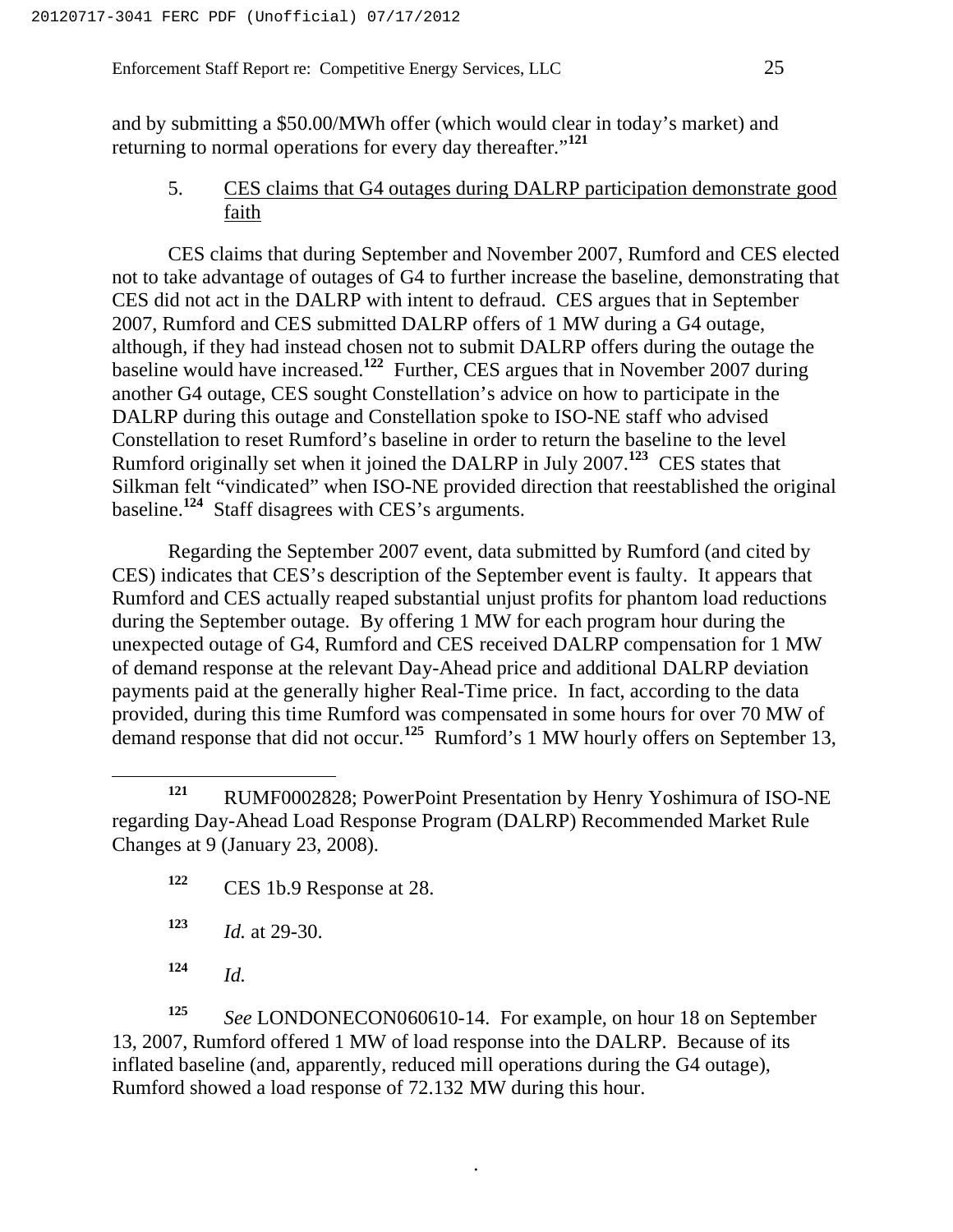2007 were particularly lucrative, with Rumford receiving \$33,238.36 for demand response that day.**<sup>126</sup>** This compares with Rumford's \$24,484.26 average daily payment for DALRP program days.**<sup>127</sup>**

Regarding the November outage, ISO-NE's advice to reset the baseline to its preexisting level does not provide a defense.**<sup>128</sup>** CES did not tell ISO-NE that Rumford curtailed generation during the initial baseline period. Because ISO-NE did not know Rumford's initial DALRP baseline was inflated, it was understandable for ISO-NE to instruct Rumford to reset its baseline to the original level that ISO-NE presumed to be legitimate. ISO-NE's advice does not disprove CES's fraud, or justify its behavior.

#### 6. CES argues that the Commission lacks enforcement jurisdiction

CES acknowledges the Commission has jurisdiction over the DALRP and load response participants.**<sup>129</sup>** However, CES attempts to argue its conduct here falls outside of the Commission's jurisdiction based on a pre-EPAct 2005 case, *Automated Power Exchange, Inc. v. FERC*, 204 F.3d 1144, 1153 (D.C. Cir. 2000), holding that the Commission does not have general jurisdiction over all participants in the wholesale power industry.**<sup>130</sup>** Further, CES argues that the FPA does not give authority to the Commission to pursue fraud allegations against entities that merely "aid and abet" others. CES cites precedent related to Securities and Exchange Commission enforcement under § 10(b) of the Securities and Exchange Act of 1934 (1934 Act), 15 U.S.C. § 78j(b).**<sup>131</sup>**

CES largely ignores the relevant FPA and regulatory language. The operative question is not whether the Commission has jurisdiction over "advisors," but whether CES is an "entity" that engaged in fraudulent activities "in connection with" a transaction subject to the Commission's jurisdiction.**<sup>132</sup>** The Commission made clear in Order No.

**<sup>127</sup>** *Id.*

**<sup>128</sup>** The ISO-NE employee who spoke with Constellation and Silkman confirmed he was not told that the baseline was inflated or that Rumford experienced a similar outage in September 2007. *See* Robert Burke Aff., August 2008.

.

**<sup>129</sup>** CES 1b.19 Response at 64.

**<sup>130</sup>** *Id.* at 64.

**<sup>131</sup>** *Id.* at 47-51.

**<sup>132</sup>** 18 C.F.R. § 1c.2 (2011).

**<sup>126</sup>** *See* December 7, 2011 ISO-NE Data Response.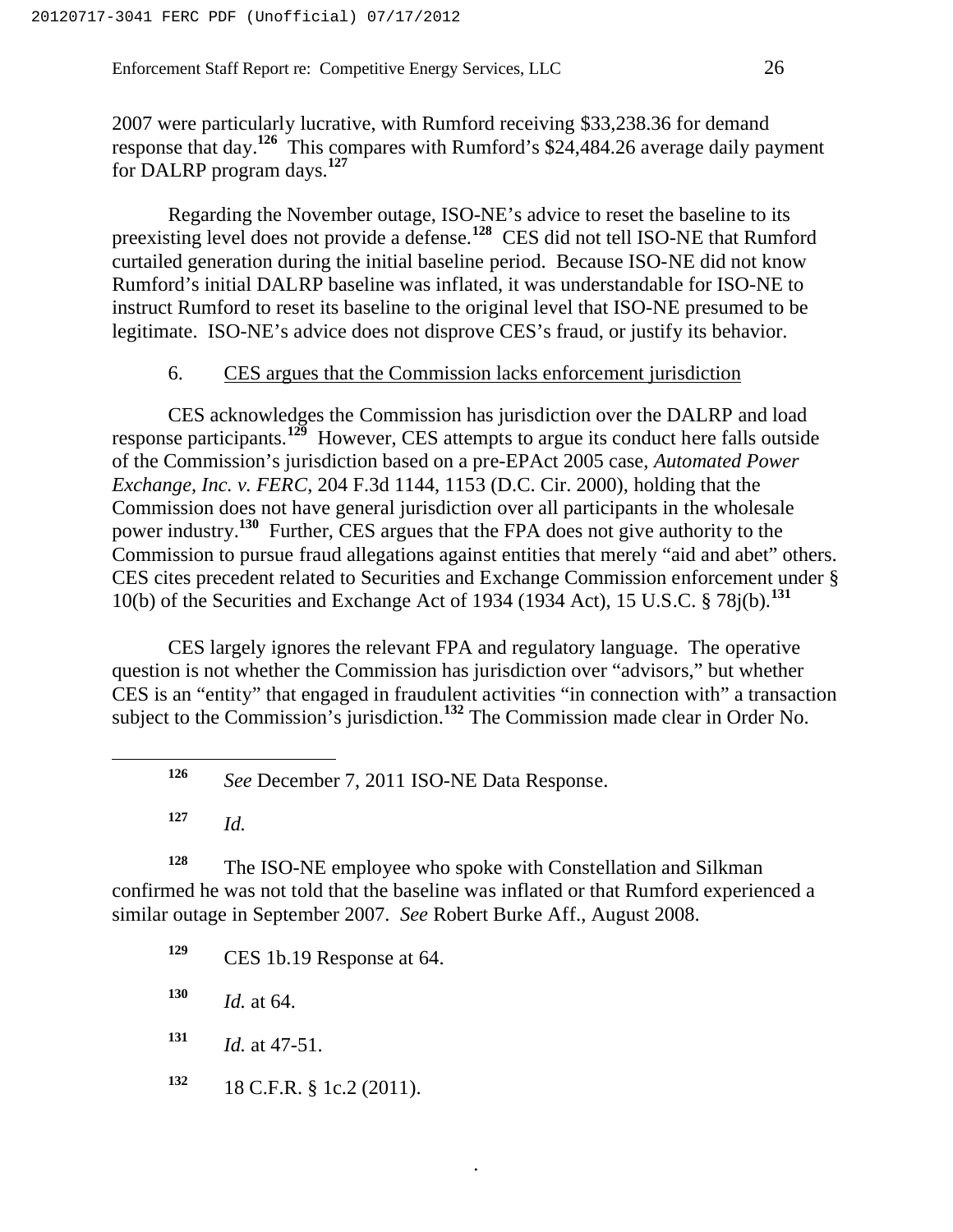670 that "if any entity engages in manipulation and the conduct is found to be 'in connection with' a jurisdictional transaction, the entity is subject to the Commission's anti-manipulation authority."**<sup>133</sup>** The Commission stated that the term "any entity" is "deliberately inclusive" and demonstrates Congressional intent to include any person or form of organization, regardless of its legal status, function, or activities.**<sup>134</sup>**

CES and Silkman did not merely aid and abet Rumford's fraud, but rather actively developed, participated, and benefitted from the fraud in conjunction with Rumford. Silkman and CES conceived of the scheme to defraud ISO-NE and New England rate payers. They recruited Rumford to join in this scheme. They helped to implement the scheme by communicating false and misleading information to ISO-NE. Further, CES's percentage-based profit from the scheme was directly tied to the scheme's success. Under these circumstances, Silkman and CES independently violated section 1c.2 of the Commission's regulations.

#### **IV. SANCTIONS**

#### **A. Civil Penalty**

#### **Seriousness Factors**

CES's violations fall under the Penalty Guidelines' Chapter Two category guideline for tariff and regulation violations (§ 2B1.1). The Penalty Guidelines consider the gain to the organization or the loss caused by the violation, and either the amount of energy involved in the violation or the duration of the violation, whichever is greater. The following findings relating to the seriousness of CES's violation guide staff's application of the Chapter Two guideline:

**<sup>133</sup>** Order No. 670 at P 16.

**<sup>134</sup>** *Id.* at P 18. In *Amaranth Advisors, L.L.C., et al.*, 120 FERC ¶ 61,085 at P 49 (2007) (quoting Order No. 670 at P 18), the Commission further explained that Order No. 670, "interpret(s) the statutory phrase 'any entity' . . . include[s] any company or firm, and natural persons as well who, 'intended to affect, or have acted recklessly to affect, a jurisdictional transaction.'" Interpreting the jurisdictional phrase "in connection with," the Commission found its meaning as "encompassing situations in which there is a nexus between the fraudulent conduct of an entity and a jurisdictional transaction." In committing the fraud, the entity must have "intended to affect, or have acted recklessly to affect, a jurisdictional transaction." Order No. 670 at P 20-22. The Commission later determined that Part 1c of its regulations is "an intentionally broad proscription against all kinds of deception, manipulation, deceit, and fraud." *Amaranth Advisors, L.L.C., et al.*, 120 FERC ¶ 61,085 at P 45 (2007).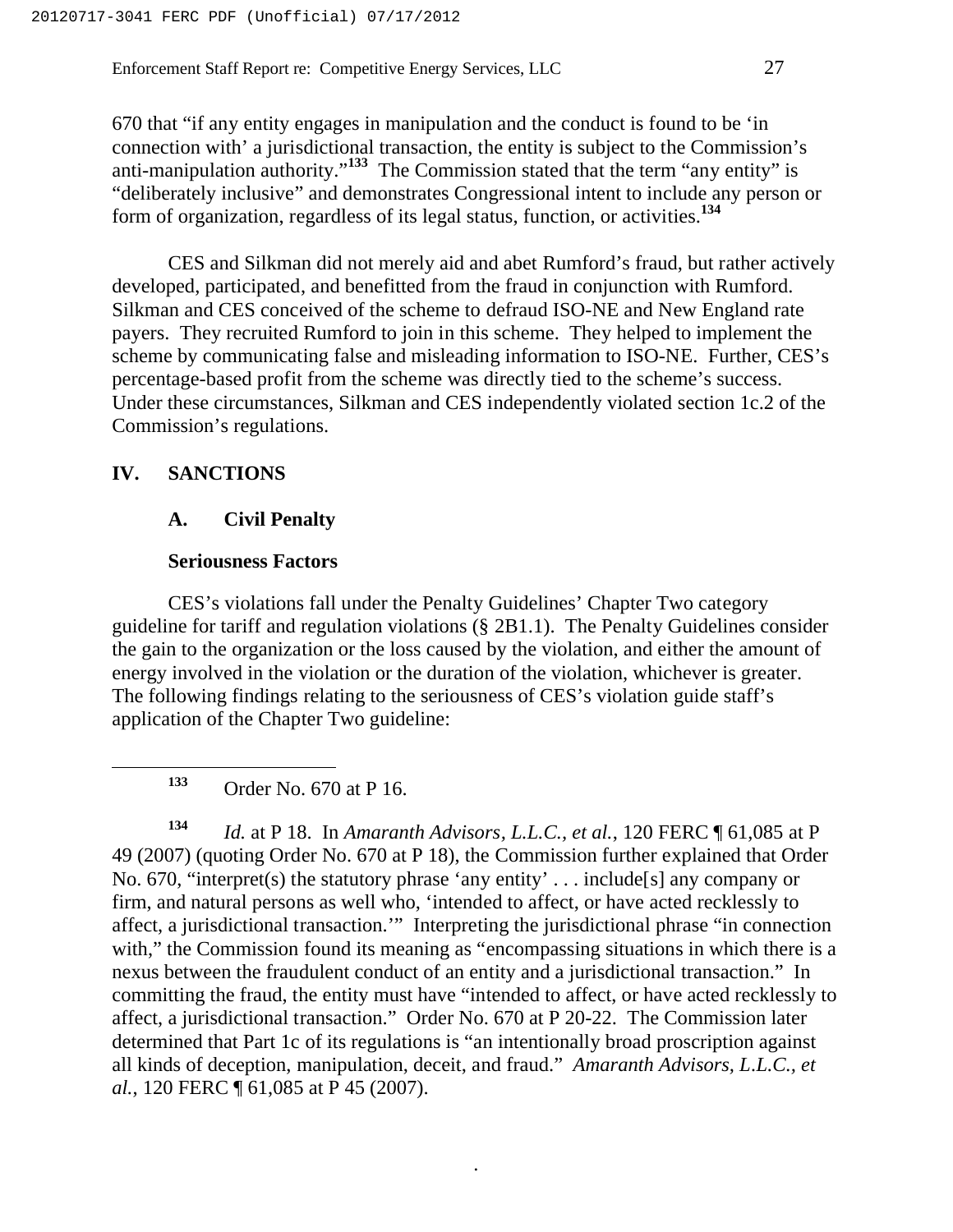- CES's violation resulted in a loss of \$3,336,964.63 to electricity customers in New England (i.e., the amount paid by Network Load for Rumford's phantom load response).
- CES's violation lasted for a period greater than 50 days, but less than 250 days.

# **Culpability**

The Penalty Guidelines consider a variety of factors to derive a culpability score. The following findings relate to CES's culpability and guide application of the Penalty Guidelines to derive a culpability score:

- CES high-level personnel and substantial authority personnel participated in and condoned the violation.
- CES does not have a prior history of violations before the Commission or other enforcement agencies.
- CES did not engage in obstruction of justice.
- CES has fully cooperated with the investigation.
- At the time of its violation, CES lacked an effective compliance program.

Regarding the compliance program factor, CES had no effective compliance program regarding matters under the jurisdiction of the Commission. CES admits that it had no policy regarding complaints or compliance issues within the company.**<sup>135</sup>** Instead, CES states that employees at CES understood that they could raise concerns regarding the legality of the company's actions to the partners of the LLC and partners could seek out legal counsel to address their concerns.**<sup>136</sup>** There were no procedures in place to detect violations, no training of employees regarding the regulatory requirements governing energy markets, and no individual ultimately responsible to ensure compliance.

Even smaller companies, like CES, should have basic policies in place to ensure that employees act in a manner consistent with the Commission's regulatory requirements. This is particularly true in the case of CES, a company that holds itself out as an expert consultant on Commission markets and ISO-NE programs. Companies may

**<sup>135</sup>** Silkman Dep. at 345:5-11.

**<sup>136</sup>** *Id.* at 345:9-20.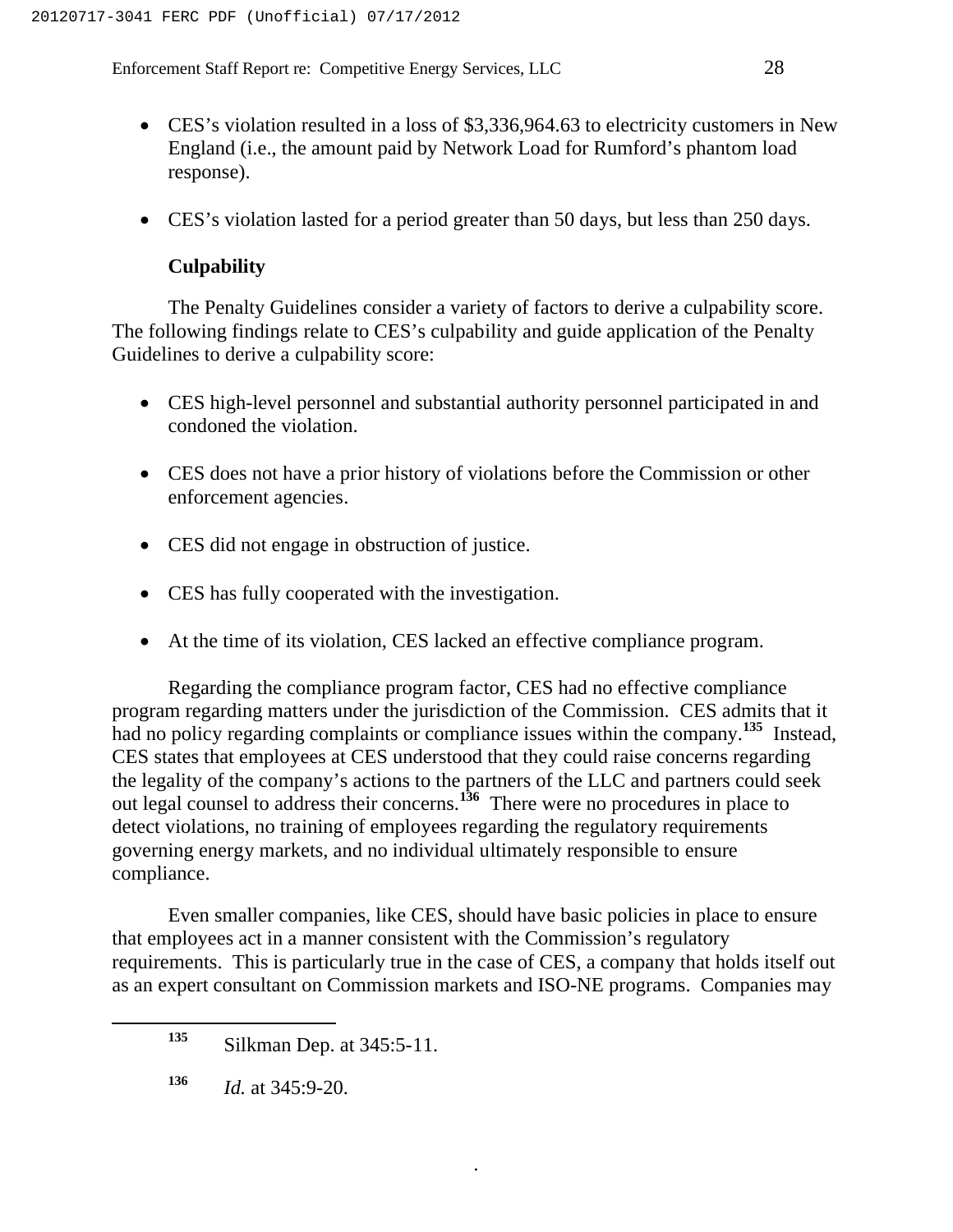receive partial credit for "effective, yet imperfect, compliance programs,"**<sup>137</sup>** but CES did not meet the criteria for partial credit: (1) active engagement and leadership by senior management; (2) effective preventive measures; (3) measures for the prompt detection and cessation of violations and voluntary reporting of violations; and (4) measures for remediation of the misconduct.**<sup>138</sup>** CES lacked an effective compliance program covering activities subject to the Commission's jurisdiction and Enforcement believes it should not receive credit for a compliance program.

Staff recommends a civil penalty of \$7.5 million. CES's behavior is particularly problematic since the company holds itself out as providing expert energy consulting services in Commission-jurisdictional markets. Further, the individuals and entities harmed by CES's behavior (i.e., all persons paying for Network Load in New England, including retail rate payers) are unable to independently police and defend against this type of fraud. Under these circumstances, Enforcement believes that a civil penalty of \$7.5 million within the Penalty Guidelines' range is appropriate.

#### **B. Disgorgement**

The entirety of CES's DALRP Rumford-related revenue (CES's commission for brokering phantom load reductions) from July 2007 through February 2008 was fraudulently obtained. Consequently, staff believes CES should disgorge \$166,841.13 in unjust profits, plus interest under § 35.19(a) of the Commission's regulations.

#### **C. CES's Arguments Regarding Sanctions**

CES disagrees with the imposition of a civil penalty as calculated under the Penalty Guidelines. CES claims civil penalties in the range would bankrupt CES**<sup>139</sup>** and the civil penalty would exceed "virtually every market manipulation case previously considered by the Commission."**<sup>140</sup>** Regarding the Penalty Guidelines' methodology, CES argues that: CES's net gain should be used as a violation level factor, not ISO-NE's loss of over \$3.3 million;<sup>141</sup> the duration of the violation was the five days of baseline

- **<sup>138</sup>** *Id.* at P 116.
- **<sup>139</sup>** *Id.* at 66-67, 70, and 75.
- **<sup>140</sup>** *Id.* at 67 and 70-71.

**<sup>141</sup>** *Id.* at 71-72. CES also argues that ISO-NE suffered no loss from Rumford's DALRP participation.

**<sup>137</sup>** Penalty Guidelines at P 4.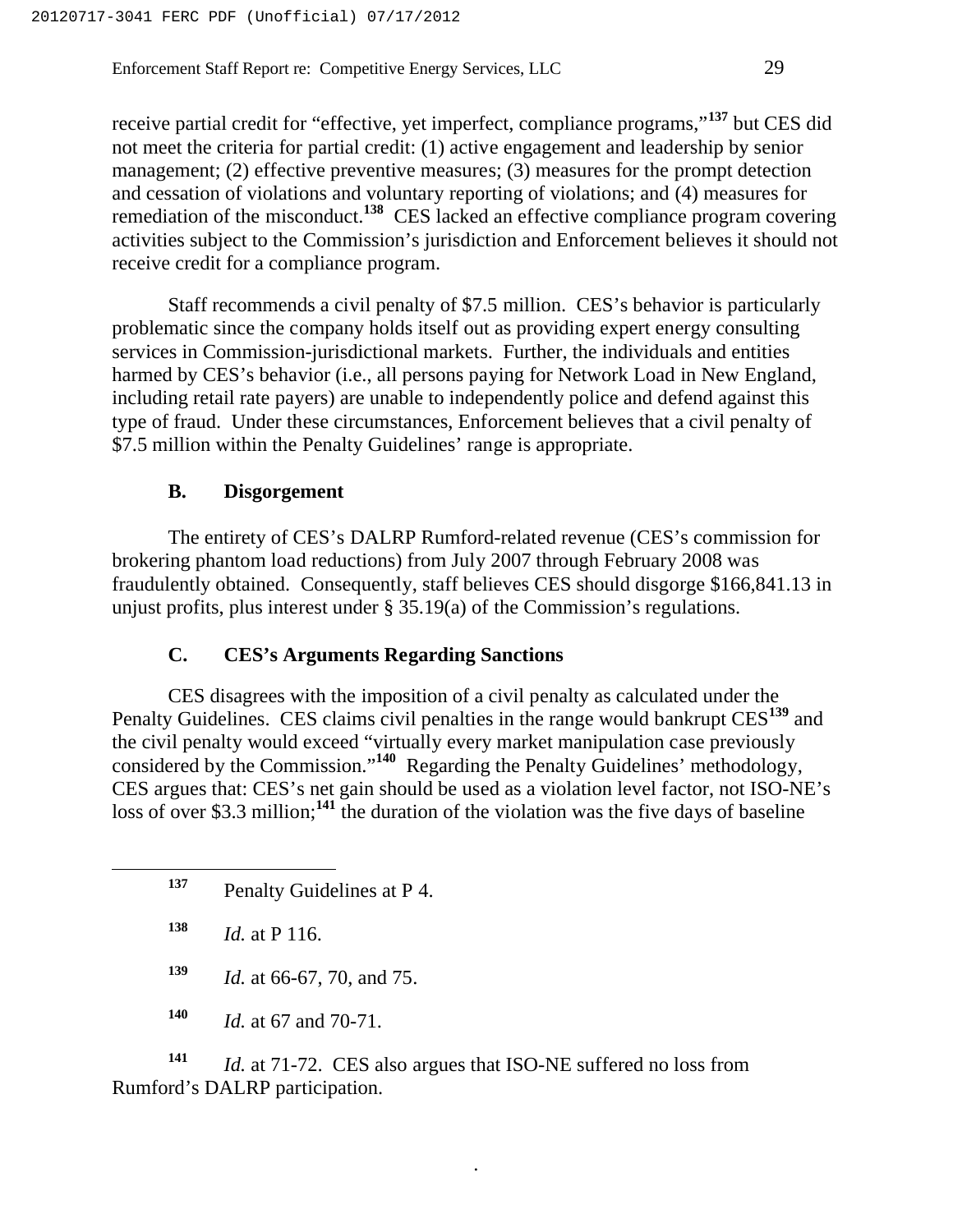creation rather than the entirety of Rumford's participation in the DALRP;**<sup>142</sup>** it should be accorded a 1 point culpability score deduction for settlement as the company should not be penalized for staff's "hard-line" settlement position.**<sup>143</sup>**

Regarding disgorgement, CES argues that, although CES received \$166,841.13 from the DALRP, overhead and other general expenses lowered the profit from the DALRP to approximately \$26,000.<sup>144</sup> Regarding interest on the amount disgorged, CES argues that interest should accrue only until the time that staff began its investigation.**<sup>145</sup>**

Staff disagrees with CES's arguments regarding the proper application of the Penalty Guidelines and believes that its calculation of the penalty range is accurate. Regarding disgorgement, staff believes that the entirety of the revenue fraudulently received by CES should be disgorged and CES should not be permitted a deduction for overhead and other expenses (which CES has not proven in any event). Likewise, interest should accrue on the amount disgorged from the time of receipt of the revenues consistent with the methodology in 18 C.F.R. § 35.19(a) and Commission precedent.

CES argues that it would only be able to pay a civil penalty up to \$166,000.**<sup>146</sup>** CES makes much of the fact that it has limited retained assets. Like most limited liability companies, CES does not retain profits, but regularly distributes profits to members.**<sup>147</sup>** CES has been a successful business since its formation in 2000, becoming the largest electricity aggregator in Maine by 2001**<sup>148</sup>** and expanding to service Texas customers in 2002.**<sup>149</sup>** CES had substantial revenues and ordinary business income (i.e., income after

| 142 | <i>Id.</i> at 72. |
|-----|-------------------|
| 143 | <i>Id.</i> at 74. |
| 144 | <i>Id.</i> at 69. |
| 145 | Id.               |
|     |                   |

**<sup>146</sup>** *Id.* at 75. CES's response provides only a single sentence summarizing the company's 2010 revenues and profits and a conclusion that "Staff's proposed penalty is . . . significantly above CES's economic value as a company."

**<sup>147</sup>** Silkman Dep. 38:11-17; 65:2-9.

**<sup>148</sup>** Application for License as a Competitive Electricity Provider of Competitive Energy Services, L.L.C., Maine Public Utilities Commission, Docket No. 2001-4183, at p. 11 (July 12, 2001).

**<sup>149</sup>** Silkman Dep. 33:18-23; 61:9-11. In 2009, CES informed staff that it had sold its Texas division and distributed the proceeds to its members.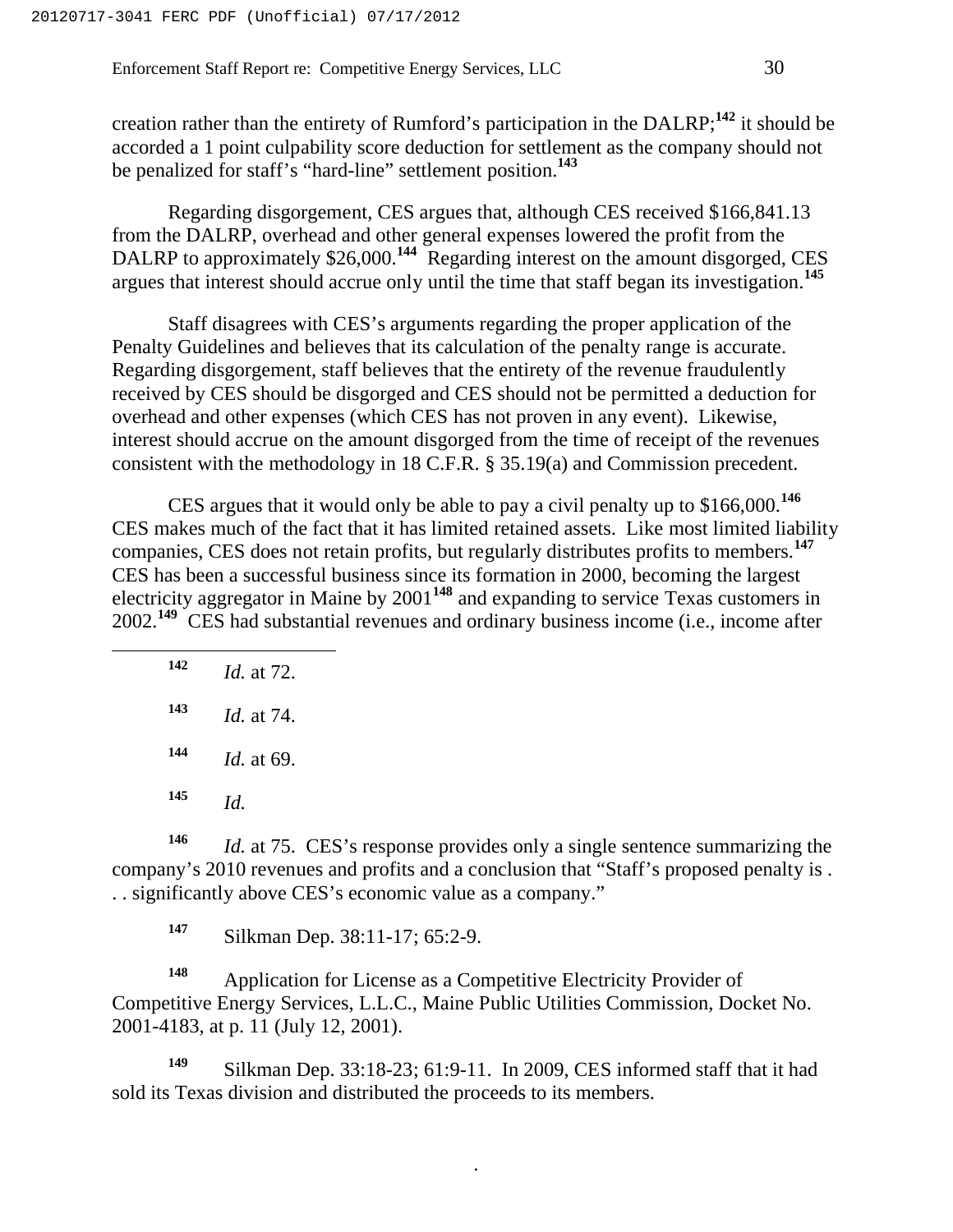business expenses) in 2007 and 2008 during the time of the violations.**<sup>150</sup>** From 2006 through 2009, CES distributed much of this profit to its members.**<sup>151</sup>** Staff has reviewed financial information provided by CES and found that the company should be able to pay a \$7,500,000 civil penalty by foregoing future profits for a time and requiring contributions from its members (who have received substantial profit distributions in the past, during the fraud, and while this investigation was pending). CES has not made a credible argument to the contrary. However, Enforcement would not oppose permitting CES to pay the proposed penalty over a multi-year period.

#### **V. RECOMMENDED ACTION**

Based on the above, Enforcement recommends the Commission issue CES an Order to Show Cause why it did not violate 18 C.F.R. § 1c.2 (2011) in connection with CES's fraudulent participation in the DALRP, and why the Commission should not require CES to pay a civil penalty of \$7,500,000 and disgorge \$166,841.13 plus interest. Enforcement also recommends the Commission make this Report public pursuant to 18 C.F.R. § 1b.20 and afford CES the opportunity to respond to staff's findings.

In accordance with 18 C.F.R. § 385.213, Enforcement recommends the Commission direct:

(a) CES, within 30 days of the date of an Order to Show Cause, be required to file an answer showing why it should not be found to have violated 18 C.F.R. § 1c.2 with respect to CES's participation in ISO-NE's DALRP.

(b) CES, within 30 days of the date of an Order to Show Cause, be required to file an answer showing why the Commission should not issue a notice of proposed penalty pursuant to the Commission's authority under § 316A of the Federal Power Act (16 U.S.C. 825o-1) in the amount of \$7,500,000, and require it to disgorge all payments received as a result of participation in ISO-NE's DALRP.

(c) Enforcement, within 30 days of the date of CES's response, be required to file an answer to CES's answer.

.

**<sup>151</sup>** CES000126-198.

**<sup>150</sup>** CES000164-000187 (CES tax returns for 2007 and 2008). CES's profit during this time was equally substantial. Silkman Dep. 353:8-21; 354:9-13.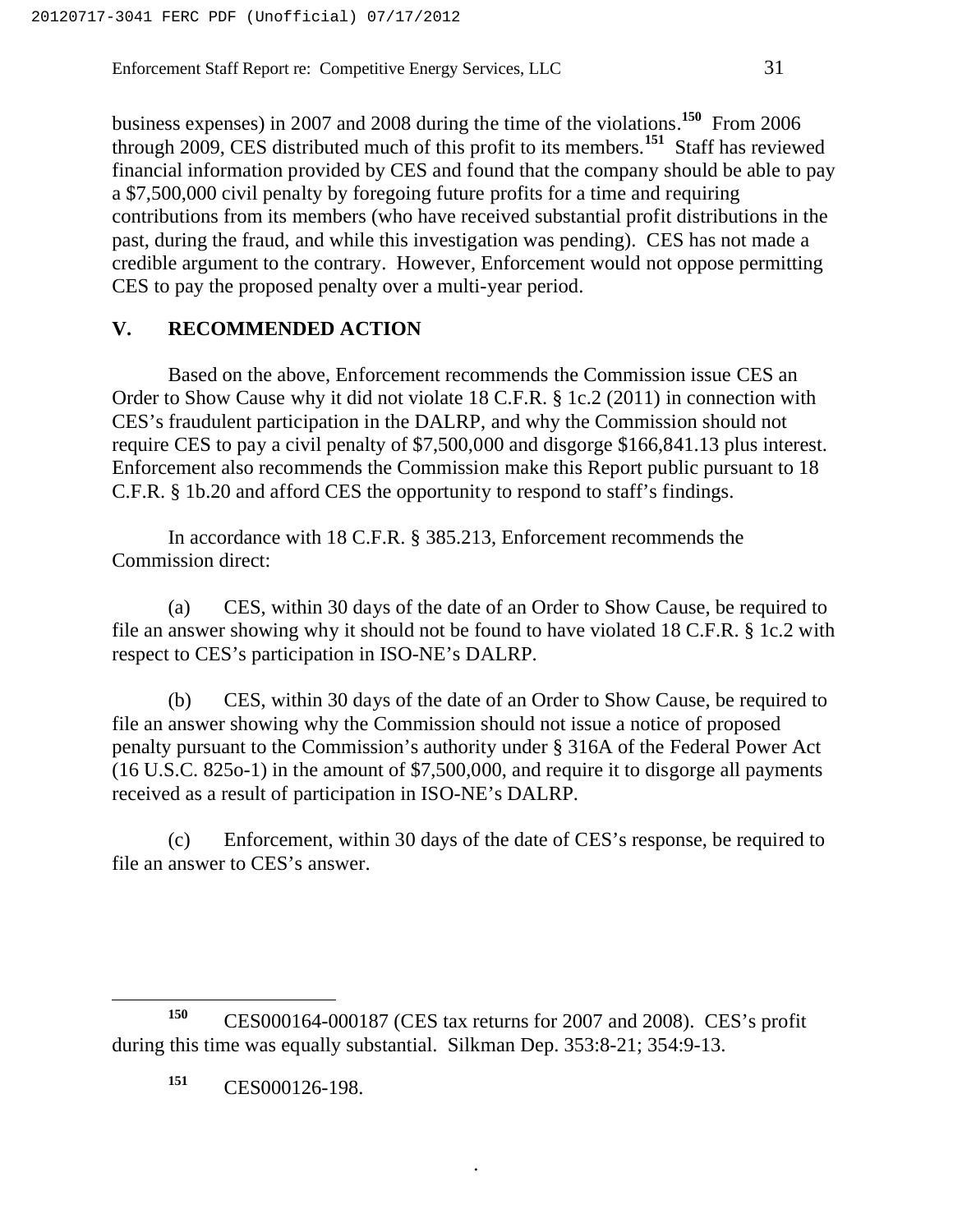# UNITED STATES OF AMERICA FEDERAL ENERGY REGULATORY COMMISSION

Competitive Energy Services, LLC Docket No. IN12-12-000

(Issued July 17, 2012)

LaFLEUR, Commissioner, *concurring*:

I join the majority in directing Competitive Energy Services, LLC (CES) to show cause why the conduct that is the subject of this case does not constitute fraud and why it should not be required to pay disgorgement and a civil penalty.

As I explain more fully in my concurrence in *Rumford Paper Company*,<sup>1</sup> issued concurrently with this order, I believe that the majority's application of the Penalty Guidelines**<sup>2</sup>** in this case double counts the duration of CES' alleged fraud. First, the Guidelines increase CES' violation level based on the cumulative value of the monetary loss, which is directly attributable to the duration of the alleged scheme. Second, the Guidelines include a separate duration adder that increases CES' violation level according to the number of days the fraud persisted. Thus, duration is counted twice.

I believe that applying the duration factor to increase a base penalty is appropriate when duration measures the impact of the alleged violation in a manner not already captured by the Guidelines. However, I do not believe duration has independent value here. I believe the majority should have exercised its inherent discretion to apply the Penalty Guidelines without the separate duration adder, which yields a range of \$1,680,000-\$3,360,000, and proposed a civil penalty from within this corrected range.

Accordingly, I respectfully concur.

Cheryl A. LaFleur Commissioner

\_\_\_\_\_\_\_\_\_\_\_\_\_\_\_\_\_\_\_\_\_\_\_\_

**<sup>1</sup>** *Rumford Paper Company*, 140 FERC ¶ 61,030 (2012).

**<sup>2</sup>** *Enforcement of Statutes, Orders, Rules, and Regulations*, 132 FERC ¶ 61,216 (2010).